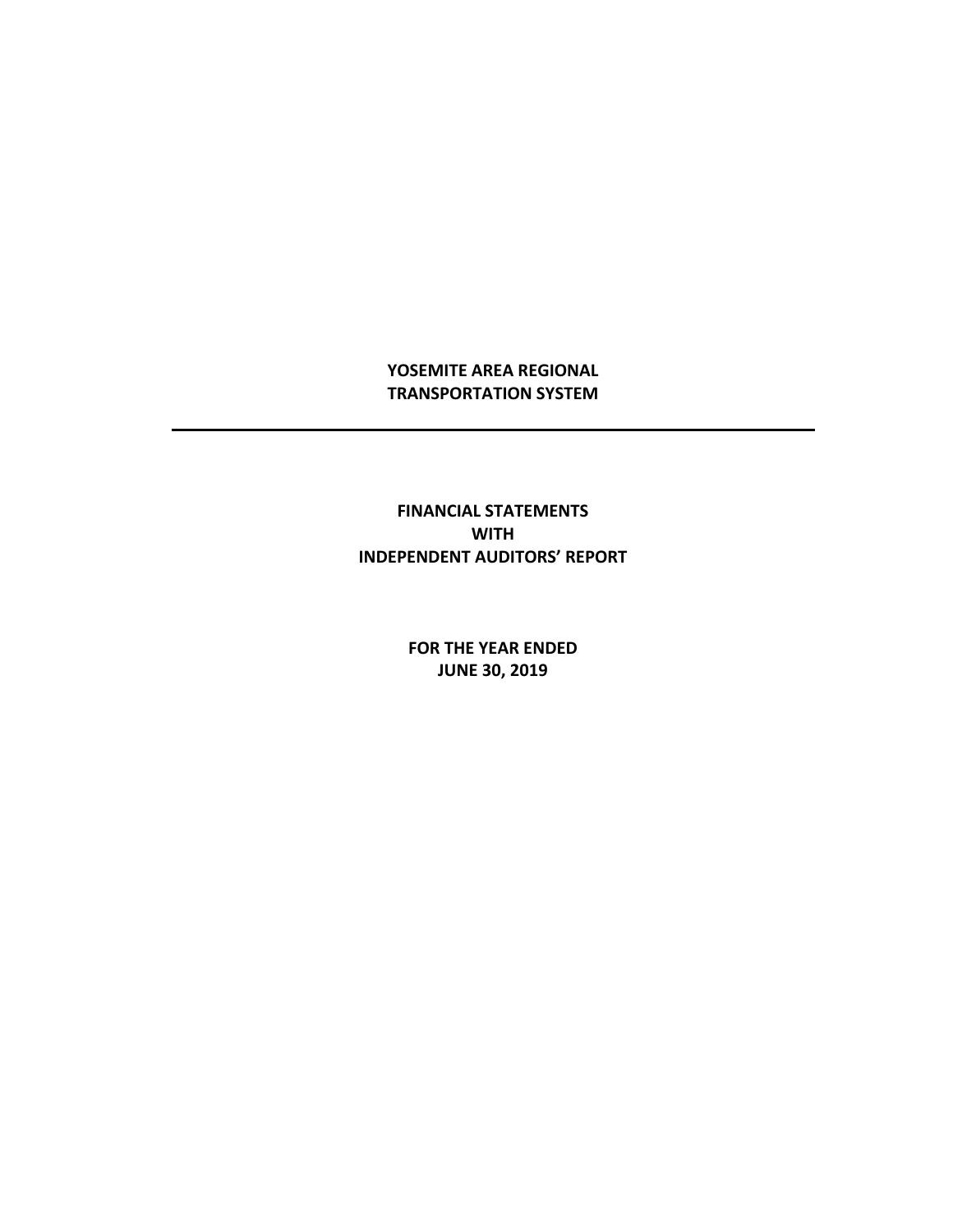## **TABLE OF CONTENTS**

Page

| <b>Financial Statements:</b>                                                                                                                                                               |  |
|--------------------------------------------------------------------------------------------------------------------------------------------------------------------------------------------|--|
|                                                                                                                                                                                            |  |
|                                                                                                                                                                                            |  |
|                                                                                                                                                                                            |  |
|                                                                                                                                                                                            |  |
| Independent Auditors' Report on Internal Control Over Financial<br>Reporting and on Compliance and Other Matters Based on an<br>Audit of Financial Statements Performed in Accordance with |  |
| Independent Auditors' Report on Compliance for Each Major<br>Program and on Internal Control Over Compliance Required                                                                      |  |
|                                                                                                                                                                                            |  |
|                                                                                                                                                                                            |  |
|                                                                                                                                                                                            |  |
|                                                                                                                                                                                            |  |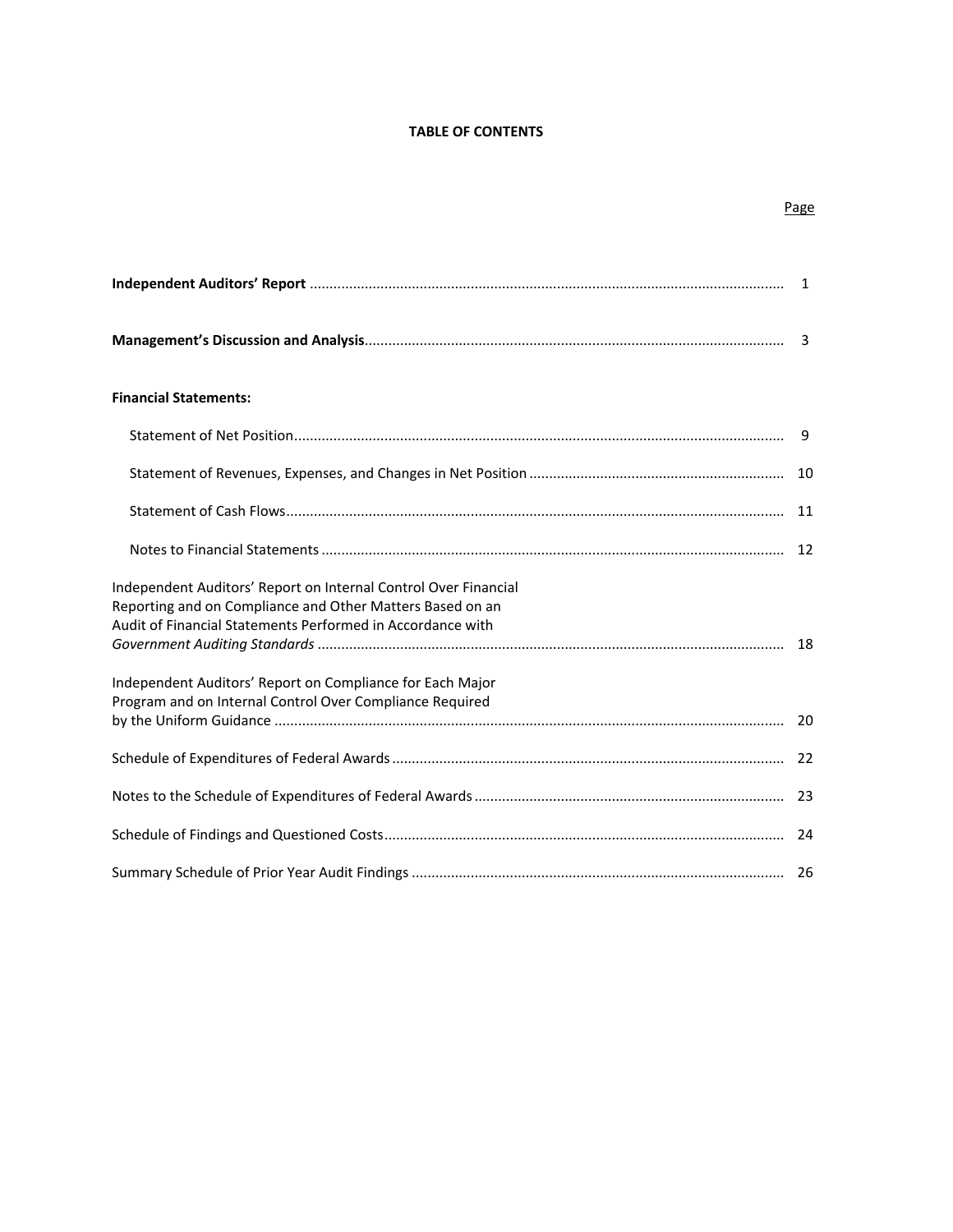

#### **INDEPENDENT AUDITORS' REPORT**

To the Board of Commissioners of the Yosemite Area Regional Transportation System Merced, California

#### **Report on the Financial Statements**

We have audited the accompanying financial statements of the business-type activities of the Yosemite Area Regional Transportation System (YARTS), a Joint Powers Authority, as of and for the year ended June 30, 2019, and the related notes to the financial statements, which collectively comprise YARTS' financial statements as listed in the table of contents.

#### **Management's Responsibility for the Financial Statements**

Management is responsible for the preparation and fair presentation of these financial statements in accordance with accounting principles generally accepted in the United States of America; this includes the design, implementation, and maintenance of internal control relevant to the preparation and fair presentation of financial statements that are free from material misstatement, whether due to fraud or error.

#### **Auditors' Responsibility**

Our responsibility is to express opinion on these financial statements based on our audit. We conducted our audit in accordance with auditing standards generally accepted in the United States of America and the standards applicable to financial audits contained in *Government Auditing Standards,* issued by the Comptroller General of the United States. Those standards require that we plan and perform the audit to obtain reasonable assurance about whether the financial statements are free from material misstatement.

An audit involves performing procedures to obtain audit evidence about the amounts and disclosures in the financial statements. The procedures selected depend on the auditor's judgment, including the assessment of the risks of material misstatement of the financial statements, whether due to fraud or error. In making those risk assessments, the auditor considers internal control relevant to YARTS' preparation and fair presentation of the financial statements in order to design audit procedures that are appropriate in the circumstances, but not for the purpose of expressing an opinion on the effectiveness of YARTS' internal control. Accordingly, we express no such opinion. An audit also includes evaluating the appropriateness of accounting policies used and the reasonableness of significant accounting estimates made by management, as well as evaluating the overall presentation of the financial statements.

We believe that the audit evidence we have obtained is sufficient and appropriate to provide a basis for our audit opinion.

#### **Opinion**

In our opinion, the financial statements referred to above present fairly, in all material respects, the respective financial position of the business-type activities of YARTS, as of June 30, 2019, and the changes in financial position and cash flows thereof for the year then ended in accordance with accounting principles generally accepted in the United States of America.

> **7473 N. INGRAM AVE., SUITE 102** ⬧ **FRESNO, CA 93711 \_\_\_\_\_\_\_\_\_\_\_\_\_\_\_\_\_\_\_\_\_\_\_\_\_\_\_\_\_\_\_\_\_\_\_\_\_\_\_\_\_\_\_\_\_\_\_\_\_\_\_\_\_\_\_\_\_\_\_\_\_\_\_\_\_\_\_\_\_\_\_\_\_\_\_\_\_\_\_\_\_\_\_\_\_\_\_\_\_\_\_\_**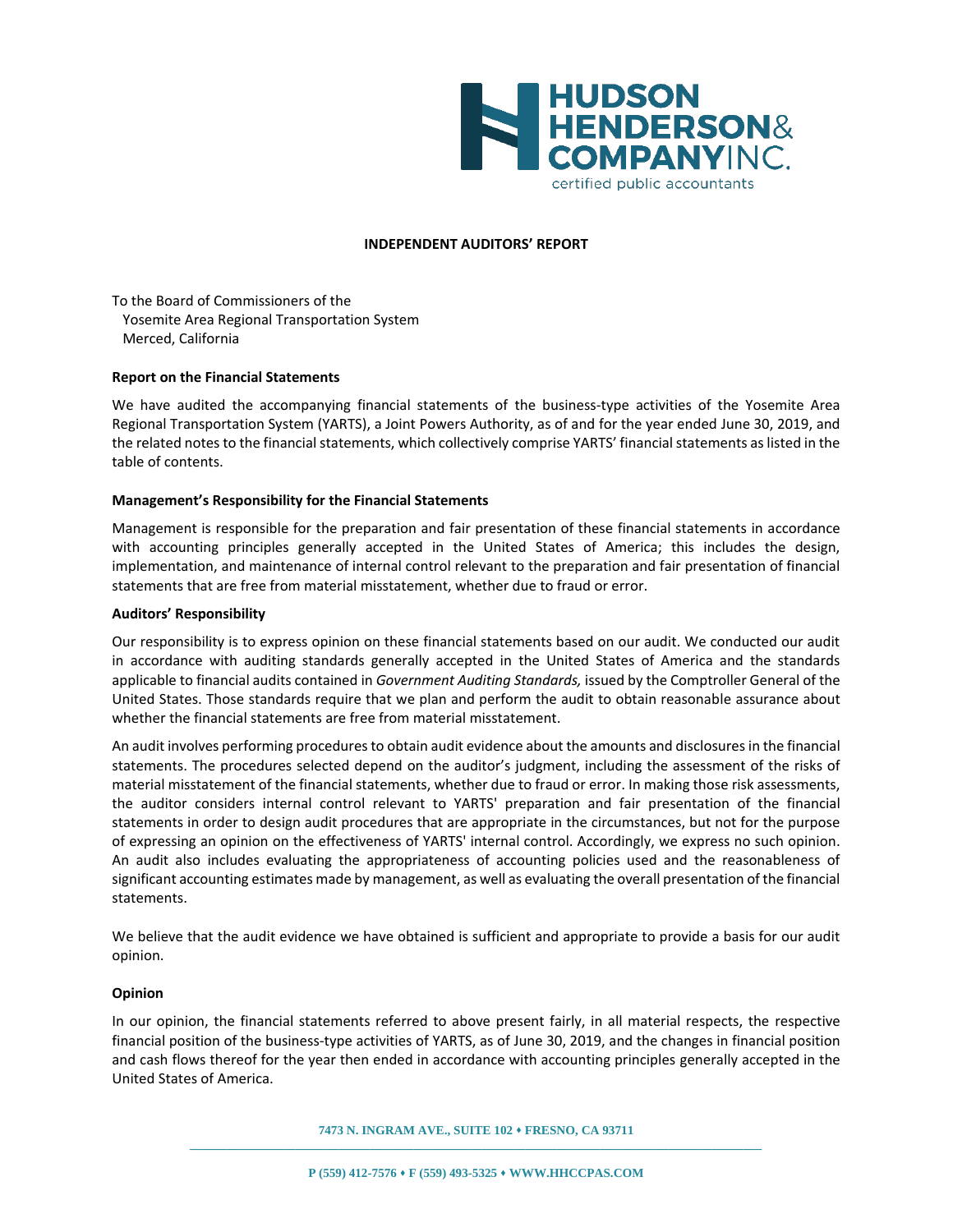#### **Other Matters**

#### *Required Supplementary Information*

Accounting principles generally accepted in the United States of America require that the management's discussion and analysis on pages 3–8 be presented to supplement the financial statements. Such information, although not a part of the financial statements, is required by the Governmental Accounting Standards Board, who considers it to be an essential part of financial reporting for placing the financial statements in an appropriate operational, economic, or historical context. We have applied certain limited procedures to the required supplementary information in accordance with auditing standards generally accepted in the United States of America, which consisted of inquiries of management about the methods of preparing the information and comparing the information for consistency with management's responses to our inquiries, the financial statements, and other knowledge we obtained during our audit of the financial statements. We do not express an opinion or provide any assurance on the information because the limited procedures do not provide us with sufficient evidence to express an opinion or provide any assurance.

#### *Other Supplementary Information*

Our audit was conducted for the purpose of forming an opinion on the financial statements that collectively comprise YARTS' basic financial statements. The schedule of expenditures of federal awards is presented for purposes of additional analysis as required by Title 2 U.S. Code of Federal Regulations (CFR) Part 200, Uniform Administrative Requirements, Cost Principles, and Audit Requirements for Federal Awards, and is also not a required part of the financial statements.

The schedule of expenditures of federal awards is the responsibility of management and was derived from and relates directly to the underlying accounting and other records used to prepare the financial statements. Such information has been subjected to the auditing procedures applied in the audit of the financial statements and certain additional procedures, including comparing and reconciling such information directly to the underlying accounting and other records used to prepare the financial statements or to the financial statements themselves, and other additional procedures in accordance with auditing standards generally accepted in the United States of America. In our opinion, the schedule of expenditures of federal awards is fairly stated in all material respects in relation to the financial statements as a whole.

#### **Other Reporting Required by** *Government Auditing Standards*

In accordance with *Government Auditing Standards,* we have also issued our report dated February 14, 2020, on our consideration of YARTS' internal control over financial reporting and on our tests of its compliance with certain provisions of laws, regulations, contracts, and grant agreements and other matters. The purpose of that report is to describe the scope of our testing of internal control over financial reporting and compliance and the results of that testing, and not to provide an opinion on internal control over financial reporting or on compliance. That report is an integral part of an audit performed in accordance with *Government Auditing Standards* in considering YARTS' internal control over financial reporting and compliance.

HUDSON HENDERSON & COMPANY, INC.

Hudson Handerson & Company, Inc.

Fresno, California February 14, 2020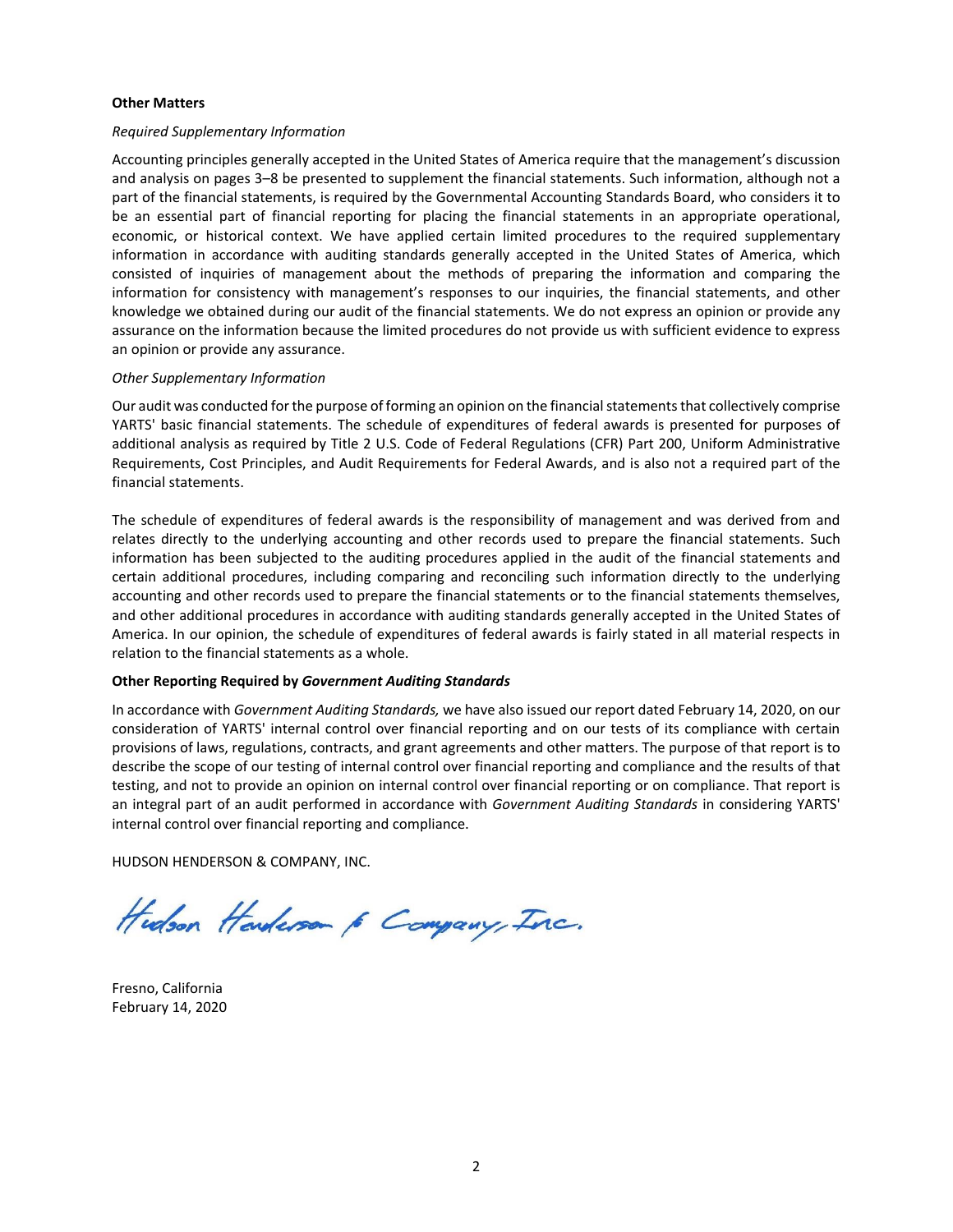The management of Yosemite Area Regional Transportation System (YARTS) presents the following narrative overview and analysis of the financial statements for the year ended June 30, 2019. The financial information presented here should be considered in conjunction with the financial statements presented in the following pages.

### **FINANCIAL HIGHLIGHTS**

- Total assets of YARTS for the fiscal year ending June 30, 2019 are \$8,001,856. This is a decrease of \$191,464 from the ending balance of the prior fiscal year. The decrease is attributed to the decrease in accounts receivable and capital assets due to annual depreciation expense.
- Passenger fares for the fiscal year ending June 30, 2019 were \$470,489, a decrease of 26% from the prior fiscal year.
- To determine the feasibility of the Fresno service, all revenues and expenditures are kept in separate accounts, which are incorporated into the totals of the financial statement. The Fresno service revenue included in the statements is \$596,856, \$161,188 less than the prior year. The Fresno service expenditures included in the statement are \$591,243, \$148,952 less than the prior year.

#### **OVERVIEW OF ANNUAL FINANCIAL REPORT**

The Management's Discussion and Analysis is intended to serve as an introduction to YARTS' financial statements. YARTS' financial statements are comprised of four components: Statement of Net Position; Statement of Revenues, Expenses, and Changes in Net Position; Statement of Cash Flows; and Notes to Financial Statements.

#### **Financial Statements**

The Statement of Net Position presents information on YARTS' assets and liabilities with the difference between the two reported as net position. Over time, increases and decreases in net position may serve as a useful indicator of whether the financial position of YARTS is improving or deteriorating.

The Statement of Revenues, Expenses, and Changes in Net Position presents information on revenues, expenses, capital contributions, and how YARTS' net position changed during the year. All changes in net position are reported as soon as the underlying event giving rise to the changes occurs, regardless of the timing of related cash flows. Thus, revenues, expenses, and capital contributions are reported in the statements for some items that will only result in cash flows in future fiscal periods. The increase or decrease in net position may serve as an indicator of the effect of YARTS' current year operations on its financial position.

The Statement of Cash Flows summarizes YARTS' cash flows into four categories: cash flowsfrom operating activities; cash flows from noncapital financing activities; cash flows from capital and related financing activities; and cash flows from investing activities. The Statement of Cash Flows, along with the related notes and information on other financial statements, can be used to assess YARTS' ability to generate positive future cash flows and operating income (loss); and the effect of cash and noncash investing, capital, and financing activities on YARTS' financial position.

Notes to the financial statements provide additional information that is essential to a full understanding of the data provided in the Statement of Net Position; Statement of Revenues, Expenses, and Changes in Net Position; and Statement of Cash Flows.

The financial statements provide information on all functions of YARTS as business-type activities. The activities of YARTS are supported by fare collections from passengers and federal, state, and local financial assistance.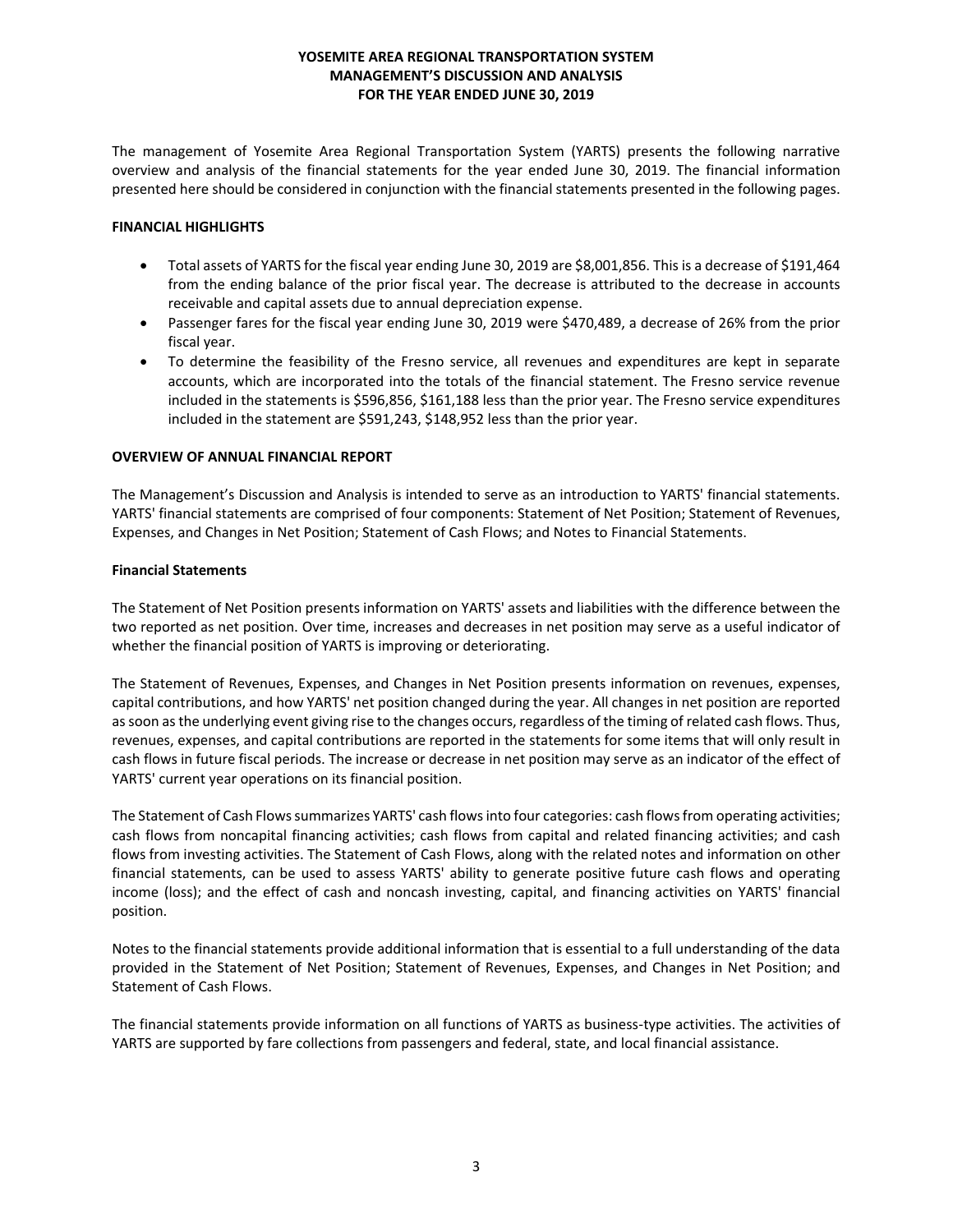### **FINANCIAL ANALYSIS**

Total assets of YARTS exceeded total liabilities by \$7,229,850. A condensed summary of YARTS' net position at June 30, 2019 and 2018 is shown below:

## **Yosemite Area Regional Transportation System Statements of Net Position**

|                                  | 2019            | 2018 |           | % Change |
|----------------------------------|-----------------|------|-----------|----------|
| Assets:                          |                 |      |           |          |
| <b>Current Assets</b>            | \$<br>2,666,397 | \$   | 2,316,648 | 15%      |
| Capital Assets (net)             | 5,335,459       |      | 5,876,672 | -9%      |
| <b>Total Assets</b>              | 8,001,856       |      | 8,193,320 | $-2%$    |
| Liabilities:                     |                 |      |           |          |
| Current Liabilities              | 772,006         |      | 899,103   | $-14%$   |
| Total Liabilities                | 772,006         |      | 899,103   | $-14%$   |
| <b>Net Position:</b>             |                 |      |           |          |
| Net Investment in Capital Assets | 5,335,459       |      | 5,876,672 | -9%      |
| Unrestricted                     | 1,894,391       |      | 1,417,545 | 34%      |
| Total Net Position               | 7,229,850       | \$   | 7,294,217 | -1%      |

Total revenue of YARTS for the fiscal year ended June 30, 2019, including operating revenue and nonoperating revenue, was \$3,500,271. This was a decrease from the prior fiscal year of \$565,018. This decrease was due to the reduction of the Fresno services and in federal and state operating assistance.

Total expenses of YARTS for the fiscal year ended June 30, 2019 were \$3,564,638. This was a decrease of \$476,205 from the previous fiscal year. The majority of the decrease is attributed to the decrease in Fresno services. Change in net position for YARTS for the fiscal year ended June 30, 2019 was a decrease of 64,367.

A condensed summary of the Statement of Revenues, Expenses, and Changes in Net Position for the years ended June 30, 2019 and 2018 is shown below:

### **Yosemite Area Regional Transportation System Statements of Revenues, Expenses, and Changes in Net Position**

|                           | 2019        |  | 2018        | % Change    |
|---------------------------|-------------|--|-------------|-------------|
| <b>Operating Revenues</b> | 680.941     |  | 965,677     | $-29.49%$   |
| Operating Expenses        | 3,564,638   |  | 4,040,843   | $-11.78%$   |
| Operating Income (Loss)   | (2,883,697) |  | (3,075,166) | $-6.23%$    |
| Nonoperating Revenues     | 2,819,330   |  | 3,099,612   | -9.04%      |
| Change in Net Position    | (64, 367)   |  | 24.446      | $-363.30\%$ |
| Net Position - Beginning  | 7,294,217   |  | 7,269,771   | 0.34%       |
| Net Position - Ending     | 7,229,850   |  | 7,294,217   | $-0.88%$    |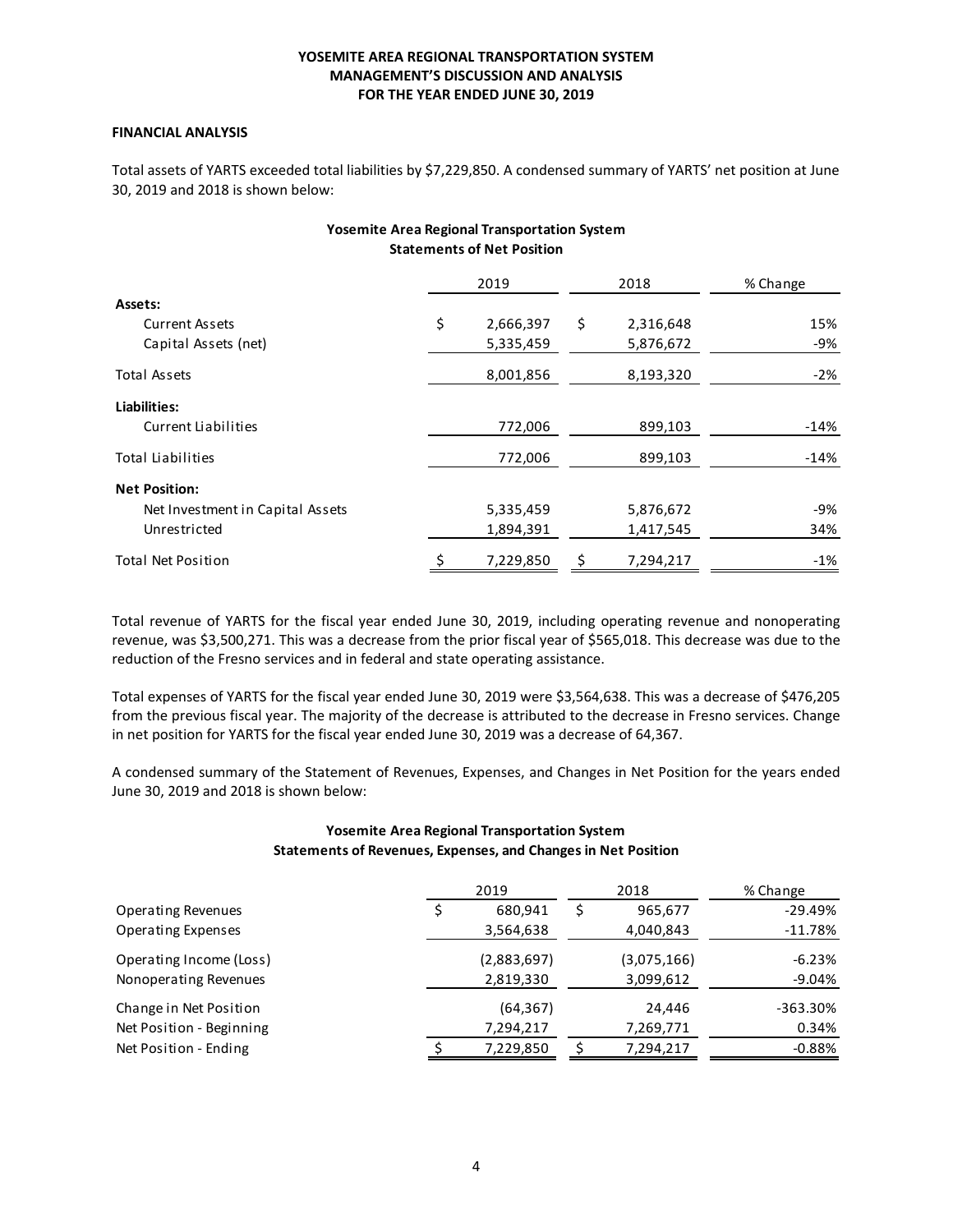### **Capital Assets**

YARTS' net investment in capital assets as of June 30, 2019 was \$5,335,459, compared to \$5,876,672 in the fiscal year ended June 30, 2018. Investment in capital assets include real property, the Mariposa Park & Ride project and buses. The decrease in capital assets was the net effect of depreciation expense exceeding new capital asset additions in the amount of \$541,213.

|                                | July 1, 2018  | <b>Additions</b> | <b>Dispositions</b> | June 30, 2019  |
|--------------------------------|---------------|------------------|---------------------|----------------|
| Nondepreciable:                |               |                  |                     |                |
| Land                           | \$<br>595,178 | \$,              | \$                  | \$<br>595,178  |
| Total nondepreciable           | 595,178       |                  |                     | 595,178        |
| Depreciable:                   |               |                  |                     |                |
| Land improvements              | 325,438       |                  |                     | 325,438        |
| Buildings and equipment        | 8,574,915     |                  |                     | 8,574,915      |
| Total depreciable              | 8,900,353     |                  |                     | 8,900,353      |
| Less: accumulated depreciation | (3,618,859)   | (541, 213)       |                     | (4, 160, 072)  |
| Total depreciable, net         | 5,281,494     | (541, 213)       |                     | 4,740,281      |
| Total capital assets, net      | 5,876,672     | (541, 213)<br>S  | \$                  | 5,335,459<br>S |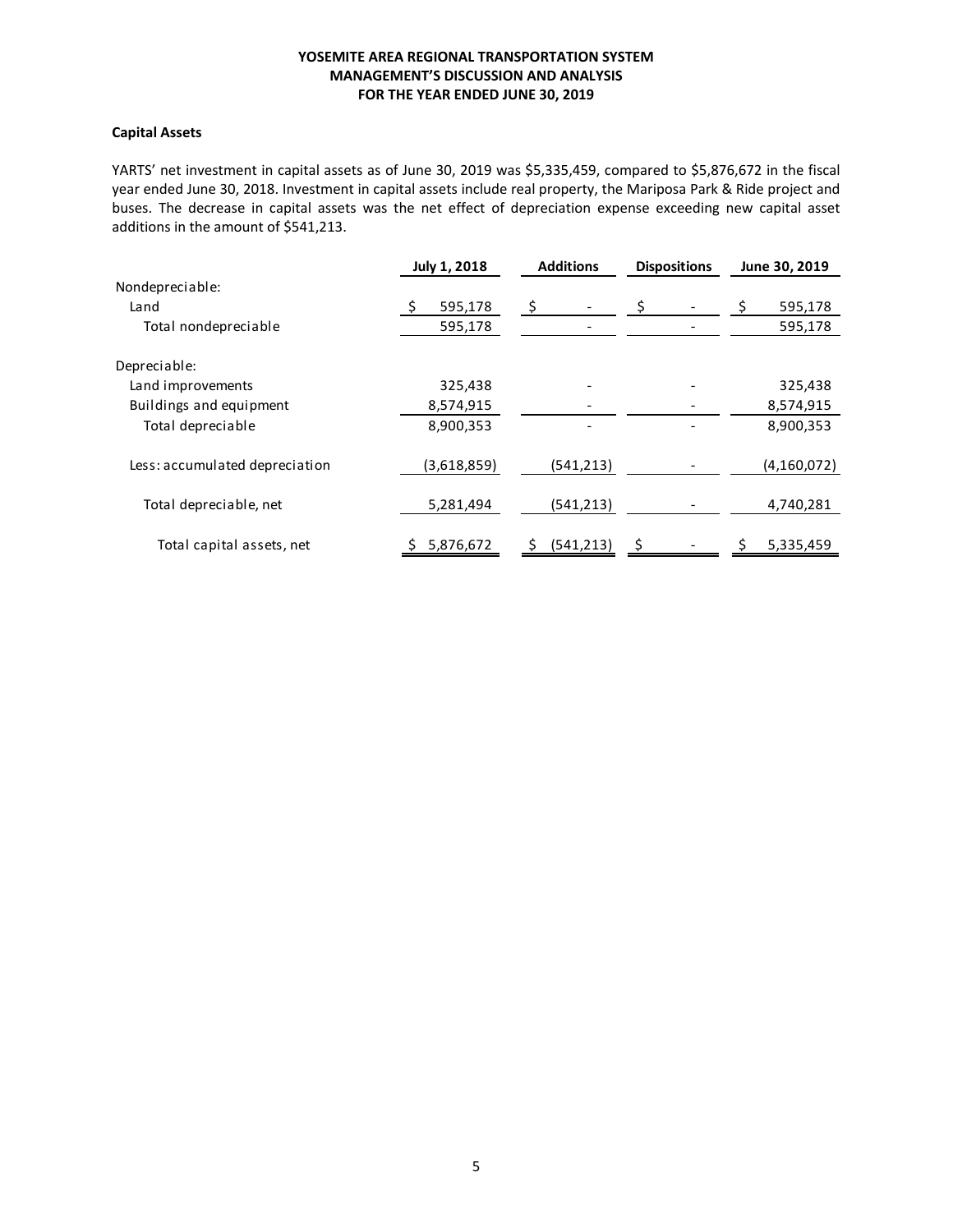### **YARTS Activities**

In the fiscal year ended June 30, 2019, total revenues and nonoperating revenues were \$3,500,271, a decrease of \$565,018 from the prior fiscal year. This decrease is mainly attributed to a reduction in charges for services, passenger fares, and federal and state grants.



The following chart shows revenue for the fiscal years ended June 30, 2019 and 2018: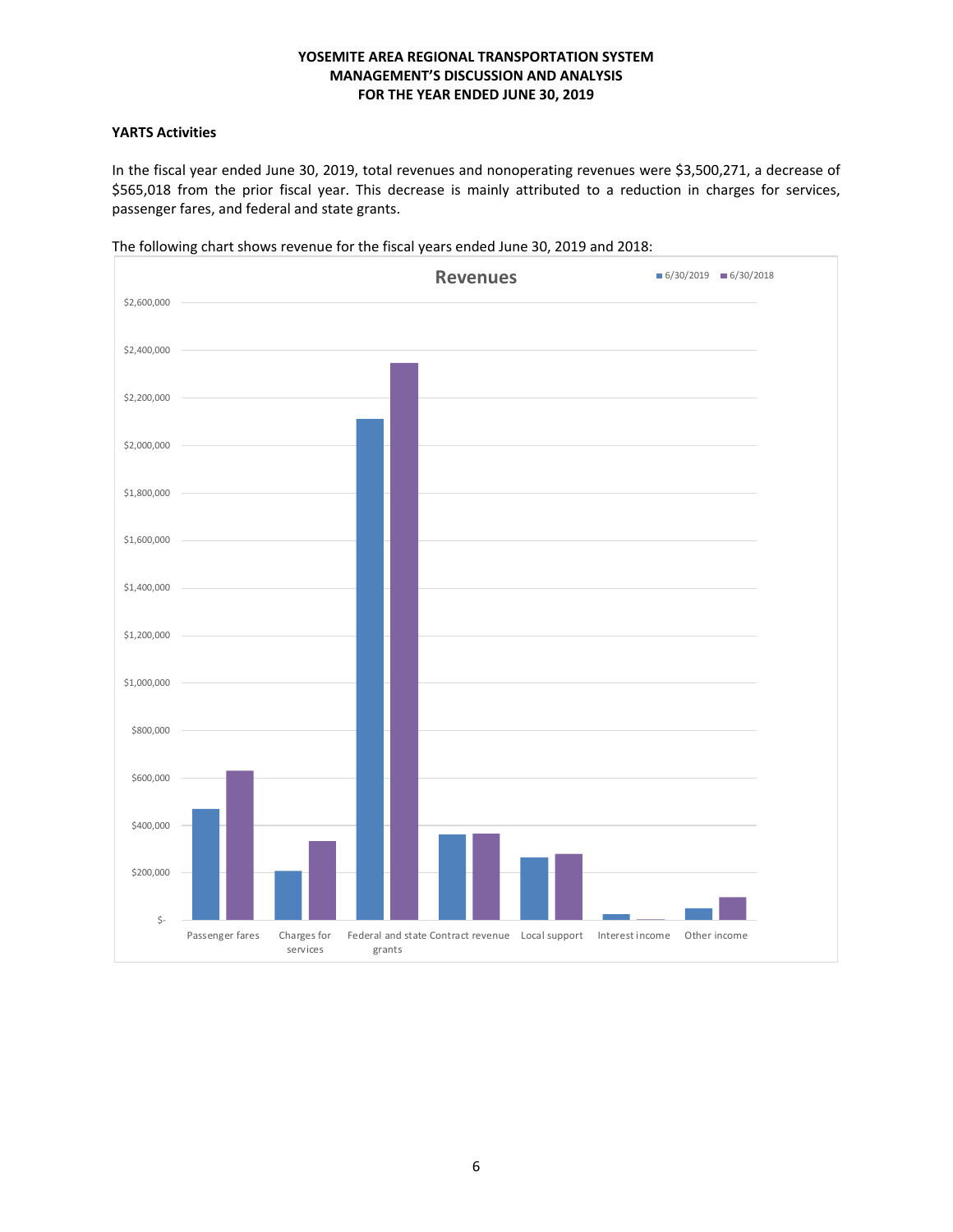In the fiscal year ended June 30, 2019, total expenditures were \$3,564,638, a decrease of \$476,205 from the prior fiscal year. This decrease is mainly attributed to a reduction in contracted and professional services.



The following chart shows expenses for the fiscal years ended June 30, 2019 and 2018: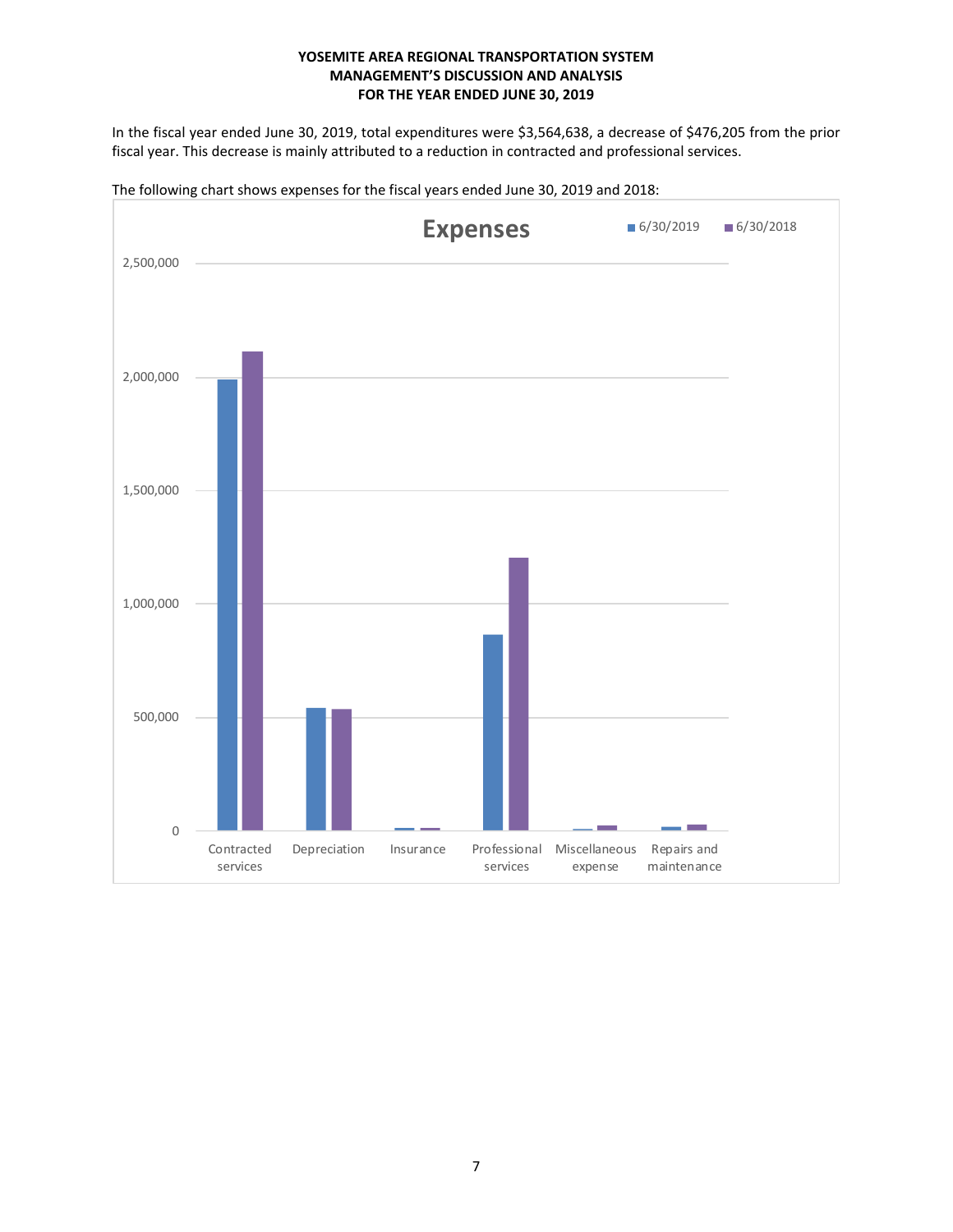### **ECONOMIC FACTORS AND NEXT YEAR'S BUDGET**

The first quarter of the fiscal year 2018 -2019 showed a decrease of 35% in ridership. The majority of this decrease can be attributed to the Ferguson Fire, which resulted in a six-week closure of Yosemite in July and August of 2018. In addition, mudslides and rockslides in burn scar areas, as well as a long and arduous winter season resulted in several closures of Highways 41 and 140. Amtrak ridership showed a decrease of 31% over the previous fiscal year, while NPS employee ridership continues to decrease, but at a much slower rate than in previous years.

YARTS has implemented a 20% fare increase to meet the anticipated costs of operations in the new contract. YARTS had not had a fare increase since 2009.

YARTS has secured the Federal Lands Access Program grant to provide free service to Yosemite and the surrounding communities on all NPS fee-waived gate days through September 2020. The free day service has shown an average increase in ridership of over 200% on free days, versus the same period in the previous year.

In March of 2017, another sinkhole event occurred in the YARTS owned park & ride facility in Mariposa. The engineer's estimate is \$239,000. Staff will present options to the YARTS Joint Powers Authority Board of Directors in 2020 regarding the future of the park & ride facility.

YARTS reservations showed a decrease over the previous year, with a total of 13,834 tickets sold. Management projects about 15,000 in tickets will be sold in fiscal year 2019 -2020.

YARTS was designated an eligible transit provider and will now receive State Transportation Assistance (STA) and State of Good Repair (SGR) funding with allocation amounts based on ridership.

The Cooperative Agreement with The Department of the Interior/National Park Service expired in June 2019. Management has entered into a new agreement in which NPs will provide a 15% increase in funding for all services.

The contract with the Fresno Council of Governments (FCOG) continues as a summer only service. There is no cost to YARTS to provide the service. Any changes to the contract will not have an effect on YARTS' financial stability.

#### **REQUEST FOR INFORMATION**

This financial report is designed to provide member jurisdictions, customers, investors and creditors with a general overview of YARTS' finances. If you have questions concerning any of the information provided in this report, or need additional information, direct inquiries to: Finance Director, Yosemite Area Regional Transportation System, 369 W. 18th Street, Merced, CA 95340.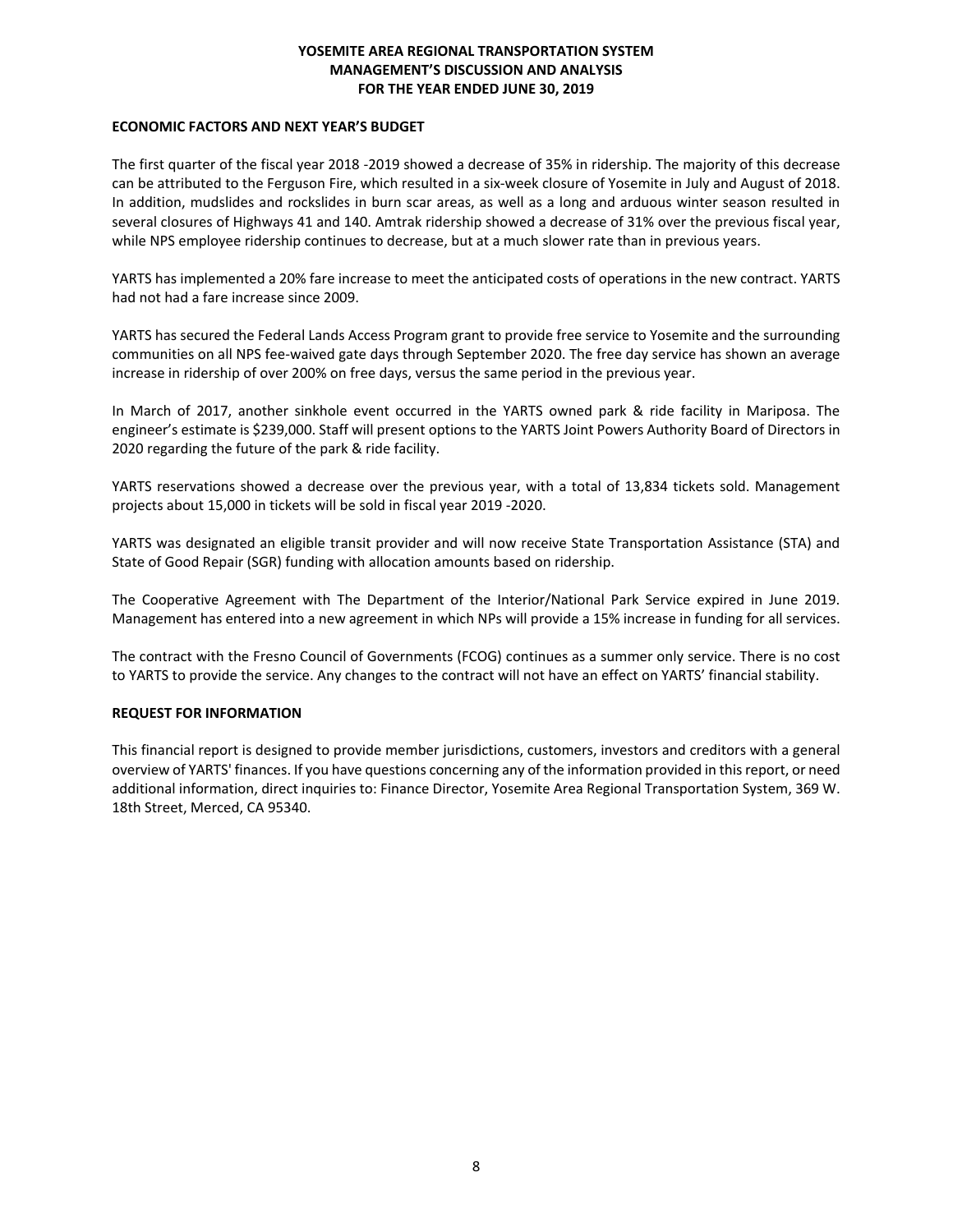## **YOSEMITE AREA REGIONAL TRANSPORTATION SYSTEM STATEMENT OF NET POSITION JUNE 30, 2019**

### **ASSETS**

| Current assets:                                 |                 |
|-------------------------------------------------|-----------------|
| Cash and investments                            | \$<br>2,098,779 |
| Accounts receivable                             | 63,720          |
| Due from other agencies                         | 487,134         |
| Prepaid expenses                                | 16,764          |
| Total current assets                            | 2,666,397       |
| Noncurrent assets:                              |                 |
| Capital assets:                                 |                 |
| Nondepreciable                                  | 595,178         |
| Depreciable                                     | 8,900,353       |
| Accumulated depreciation                        | (4, 160, 072)   |
| Capital assets, net of accumulated depreciation | 5,335,459       |
| Total noncurrent assets                         | 5,335,459       |
| Total assets                                    | 8,001,856       |
| <b>LIABILITIES</b>                              |                 |
| Current liabilities:                            |                 |
| Accounts payable                                | 683,858         |
| Unearned revenue                                | 88,148          |
| Total current liabilities                       | 772,006         |
| <b>Total liabilities</b>                        | 772,006         |
| <b>NET POSITION</b>                             |                 |
|                                                 |                 |
| Net investment in capital assets                | 5,335,459       |
| Unrestricted                                    | 1,894,391       |
| Total net position                              | \$<br>7,229,850 |

The accompanying notes are an integral part of the financial statements.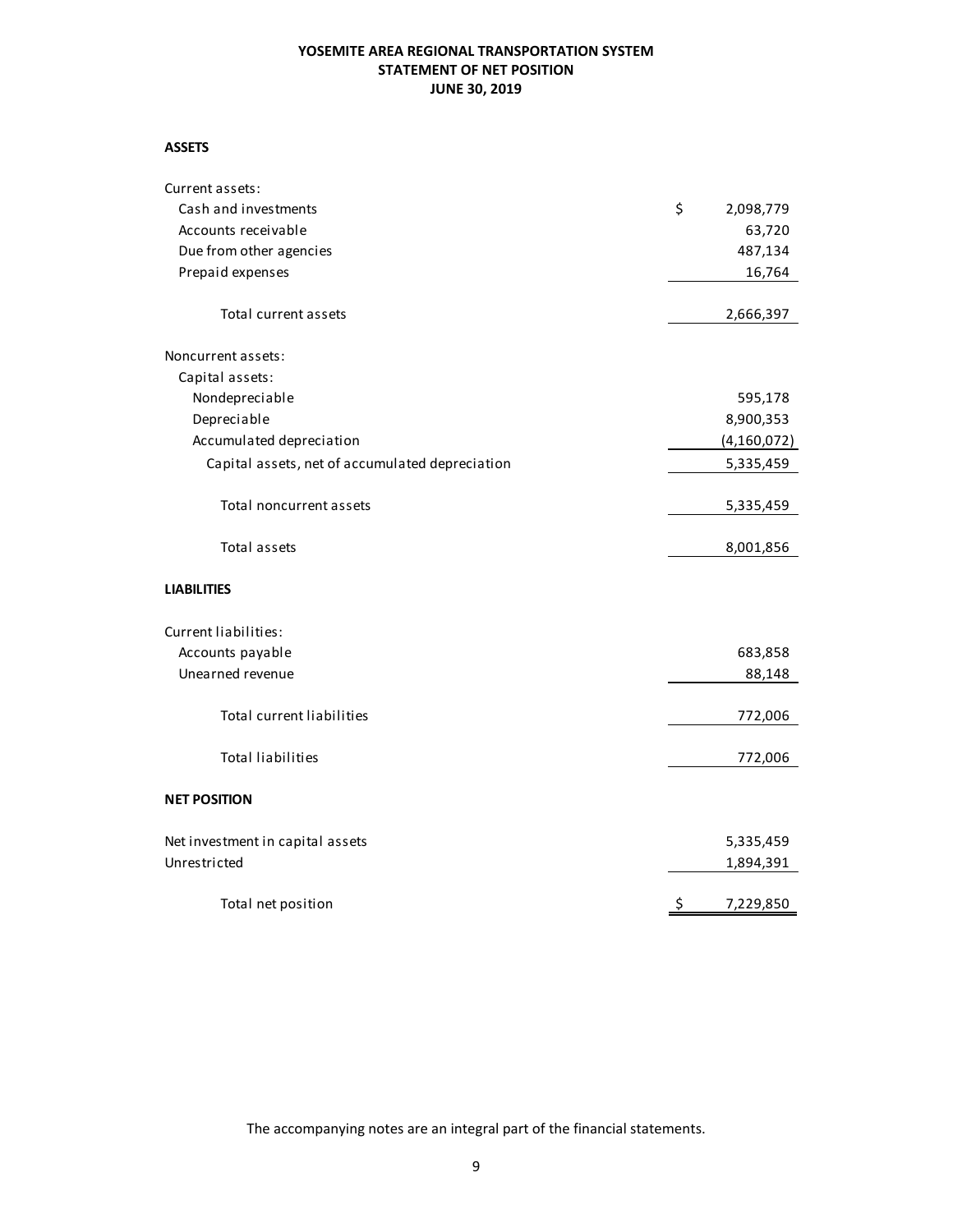## **YOSEMITE AREA REGIONAL TRANSPORTATION SYSTEM STATEMENT OF REVENUES, EXPENSES, AND CHANGES IN NET POSITION FOR THE YEAR ENDED JUNE 30, 2019**

| Operating revenues:         |               |
|-----------------------------|---------------|
| Passenger fares             | \$<br>470,489 |
| Charges for services        | 210,452       |
|                             |               |
| Total operating revenues    | 680,941       |
| Operating expenses:         |               |
| Contracted services         | 1,989,467     |
| Depreciation                | 541,213       |
| Insurance                   | 13,999        |
| Professional services       | 865,083       |
| Miscellaneous expense       | 6,260         |
| Repairs and maintenance     | 15,391        |
| General administration      | 133,225       |
|                             |               |
| Total operating expenses    | 3,564,638     |
| Operating income (loss)     | (2,883,697)   |
| Nonoperating revenues:      |               |
| Federal and state grants    | 2,111,983     |
| Contract revenue            | 363,310       |
| Local support               | 266,405       |
| Interest income             | 25,660        |
| Other income                | 51,972        |
|                             |               |
| Total nonoperating revenues | 2,819,330     |
| Change in net position      | (64, 367)     |
| Net position - beginning    | 7,294,217     |
| Net position - ending       | 7,229,850     |

The accompanying notes are an integral part of the financial statements.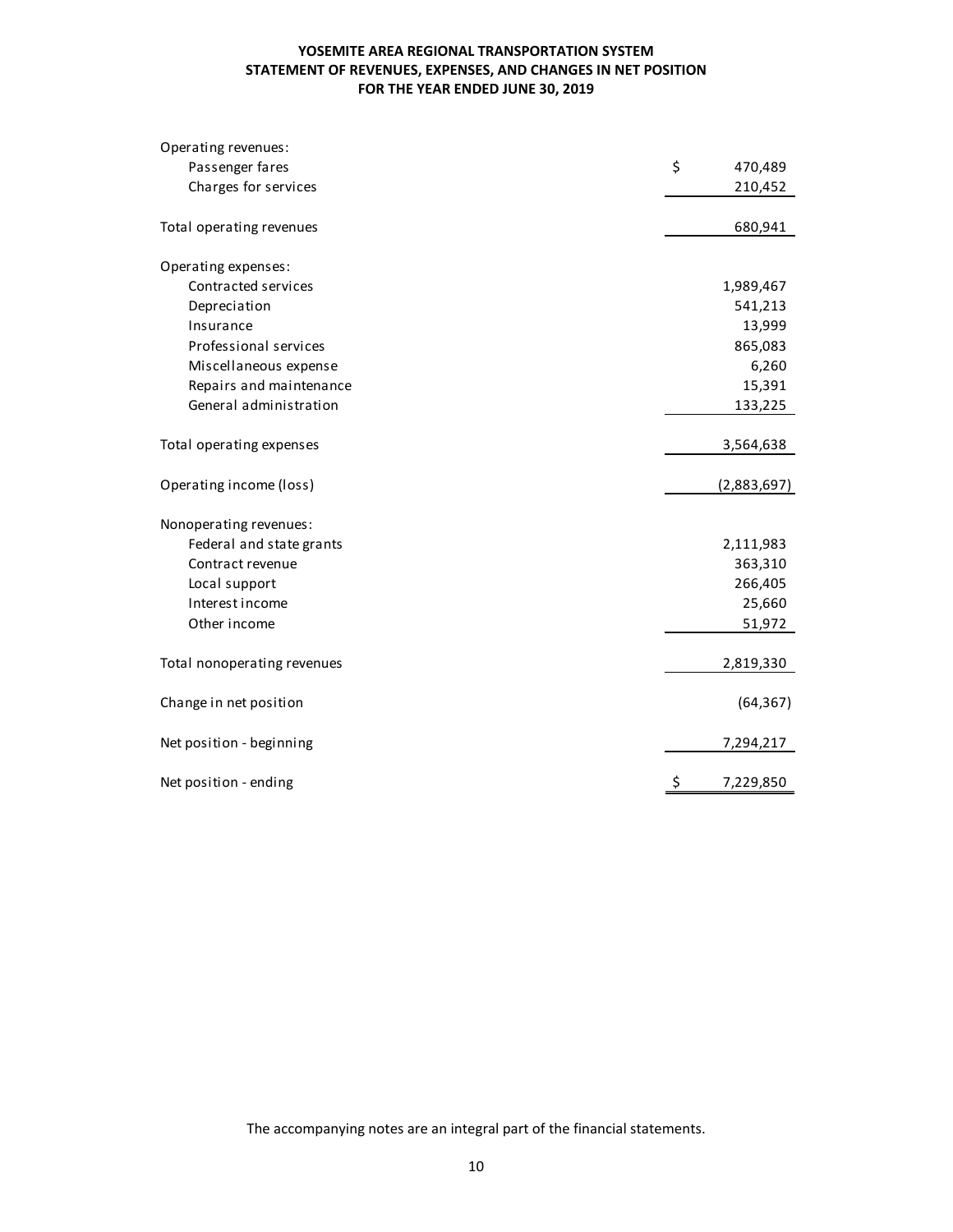### **YOSEMITE AREA REGIONAL TRANSPORTATION SYSTEM STATEMENT OF CASH FLOWS FOR THE YEAR ENDED JUNE 30, 2019**

| Cash flows from operating activities:                                   |                   |
|-------------------------------------------------------------------------|-------------------|
| Cash received from passengers                                           | \$<br>561,693     |
| Other operating cash receipts                                           | 210,452           |
| Cash payments to suppliers for goods and services                       | (3,227,983)       |
| Net cash provided (used) by operating activities                        | (2,455,838)       |
| Cash flows from noncapital and related financing activities:            |                   |
| Federal, state and local operating assistance                           | 2,721,042         |
| Local transportation tax received                                       | 266,405           |
| Net cash provided (used) by noncapital and related financing activities | 2,987,447         |
| Cash flows from investing activities:                                   |                   |
| Interest received                                                       | 25,660            |
| Proceeds from the sale of assets                                        | 27,050            |
| Net cash provided (used) by investing acitivities                       | 52,710            |
| Net increase in cash and investments                                    | 584,319           |
| Cash and investments at beginning of year                               | 1,514,460         |
| Cash and investments at end of year                                     | \$<br>2,098,779   |
| Reconciliation of operating income (loss) to net cash                   |                   |
| provided (used) by operating activities:                                |                   |
| Operating income (loss)                                                 | \$<br>(2,883,697) |
| Adjustments to reconcile operating income (loss) to net cash            |                   |
| provided (used) by operating activities:                                |                   |
| Depreciation                                                            | 541,213           |
| Changes in assets and liabilities:                                      |                   |
| (Increase) decrease in accounts receivable                              | 67,739            |
| (Increase) decrease in prepaid expenses                                 | 1,004             |
| Increase (decrease) in unearned revenue                                 | 23,465            |
| Increase (decrease) in accounts payable                                 | (205, 562)        |
| Net cash provided (used) by operating activities                        | \$<br>(2,455,838) |

The accompanying notes are an integral part of the financial statements.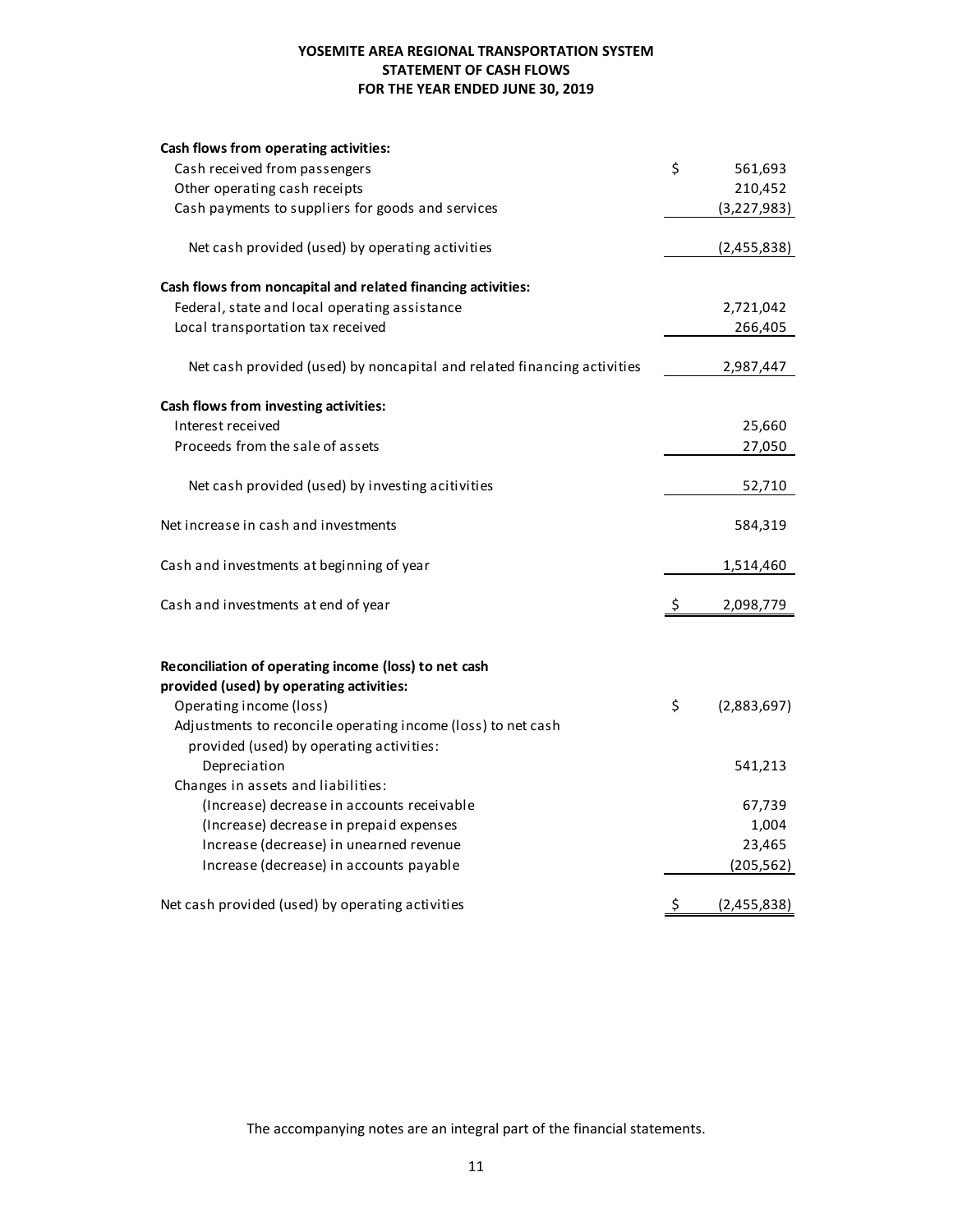#### **NOTE 1 – GENERAL STATEMENT AND SUMMARY OF SIGNIFICANT ACCOUNTING POLICIES**

General Statement: The Counties of Mariposa, Merced, and Mono entered into a joint powers agreement on September 21, 1999, to establish the Yosemite Area Regional Transportation System (YARTS). YARTS was established to undertake a demonstration project instituting passenger bus service to serve the geographic jurisdictions of the three counties and within Yosemite National Park. The project was established to:

- 1. Accommodate the increasing demand for visitation to Yosemite National Park through an increasing number of transportation options for visitors and employees;
- 2. Develop transportation alternatives in ways that do not degrade the visitor experience or the natural resources in the region; and
- 3. Undertake coordinated political and administrative efforts necessary to resolve issues, obtain funding from outside sources and to keep projects and programs on schedule.

YARTS is a public entity separate and distinct from its member entities. YARTS functions as the regional representative, within the combined territory of the members of the Joint Powers Authority, for transit and alternative transportation, as well as for supplemental and related matters to carry out the stated functions and purposes of this agreement.

Basis of Accounting: YARTS uses an enterprise fund format to report its activities for financial statement purposes. Proprietary Fund Financial Statements include a Statement of Net Position; Statement of Revenues, Expenses, and Changes in Net Position; and a Statement of Cash Flows.

Enterprise funds are used to account for operations that are financed and operated in a manner similar to a private business enterprise, where the intent of the governing body is that the costs and expenses of providing goods or services to its consumers be financed or recovered primarily through user charges; or where the governing body has decided that periodic determination of revenue earned, expenses incurred, and net income is appropriated for capital maintenances, public policy, management control, accountability, or other purposes.

Enterprise funds are accounted for using the "economic resources" measurement focus and the accrual basis of accounting. Accordingly, all assets and liabilities (whether current or noncurrent) are included in the Statement of Net Position. The Statement of Revenues, Expenses, and Changes in Net Position present increases (revenues) and decreases (expenses) in total net position. Under the accrual basis of accounting, revenues are recognized in the period in which they are earned while expenses are recognized in the period in which the liability is incurred. Grants and similar items are recognized as revenue as soon as all eligibility requirements imposed by the provider have been met.

Operating revenues in the proprietary funds are those revenues that are generated from the primary operations of the fund. All other revenues are reported as nonoperating revenues. Operating expenses are those expenses that are essential to the primary operations of the fund. All other expenses are reported as nonoperating expense

Cash and Investments: YARTS' cash and investments are considered to be cash on hand and short-term investments with original maturities of three months or less from the date of acquisition. YARTS maintains cash in a financial institution and the treasury of Merced County. The County pools funds with those of other entities of the County and invests the cash. These pooled funds are carried at cost, which approximates market value. Interest earned is deposited quarterly in the participating funds. Any investment losses are proportionately shared by all funds in the pool. The County is authorized to deposit cash and invest excess funds by *California Government Code* Sections 53601 et. seq., 53635 et. seq., and 53648 et. seq.

Accounts Receivable: The "direct write-off" method for accounts receivable was applied for accounts that have been established as uncollectible. The "direct write-off" method is not in compliance with generally accepted accounting principles, but the result is immaterial to the financial statements taken as a whole. YARTS did not write-off any accounts receivable during the fiscal year. There were no accounts that were deemed to be uncollectible at June 30, 2019.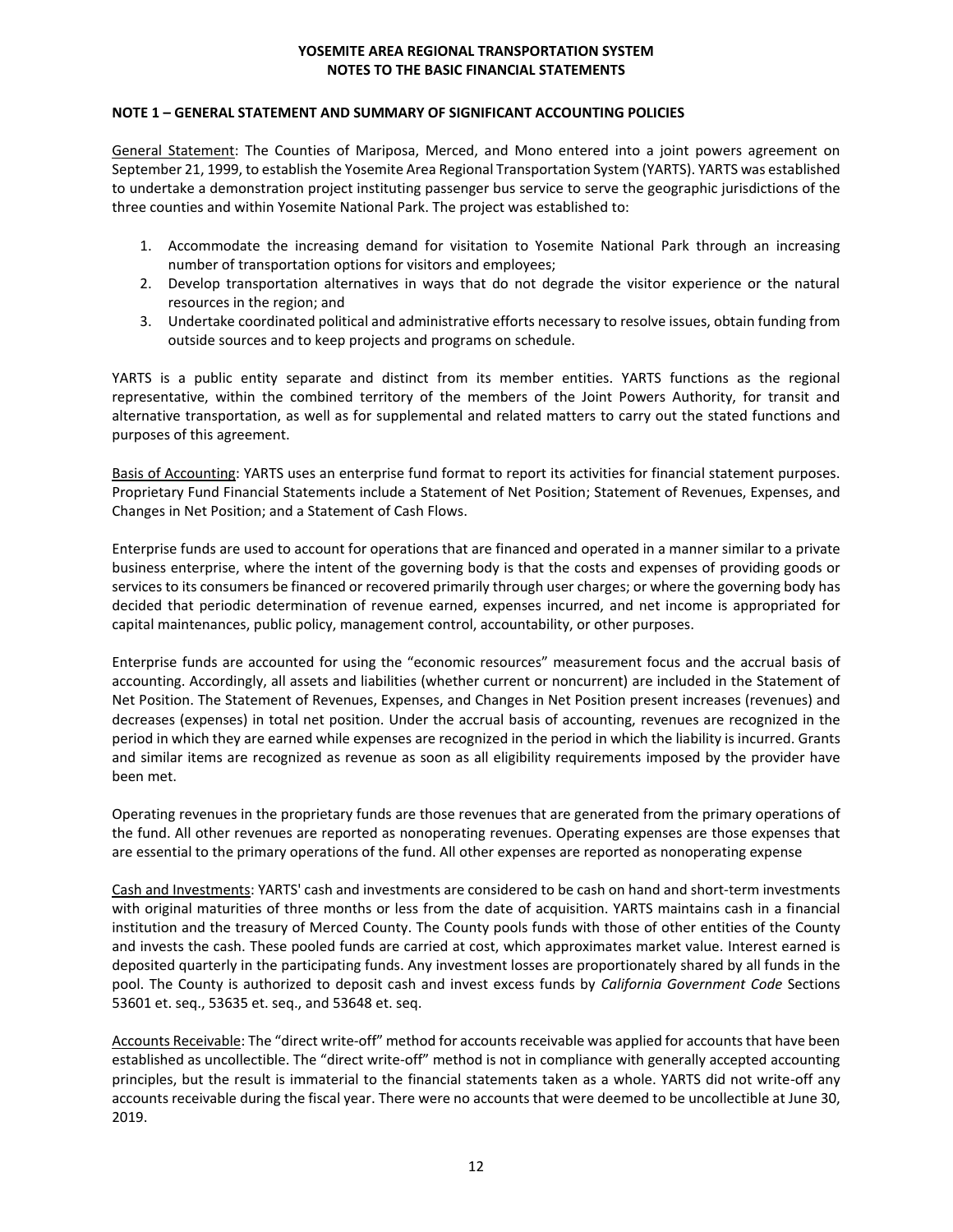#### **NOTE 1 – GENERAL STATEMENT AND SUMMARY OF SIGNIFICANT ACCOUNTING POLICIES (continued)**

Capital Assets: Capital assets are recorded at cost or estimated cost where costs are not available. Assets acquired through gifts or contributions are recorded at fair value at the time received. Self-constructed assets are capitalized at cost plus ancillary charges, including interest. The costs of normal maintenance and repairs that do not add to the value of the asset or materially extend its useful life are not capitalized.

YARTS capitalizes equipment with a cost of at least \$5,000 and an estimated useful life in excess of one year. All capitalized assets are depreciated using the straight-line method over their estimated useful lives. The estimated economic lives used to determine annual rates of depreciation are subject to periodic review and revision to assure that the costs of the respective assets will be written off over their economic lives.

The estimated useful lives for the various types of assets are as follows:

| Land improvements                 | 15 years      |
|-----------------------------------|---------------|
| <b>Buildings and improvements</b> | 10 - 30 years |
| Equipment                         | 5 - 15 years  |

Accounts Payable: Certain costs are incurred by YARTS during the current period but are not paid until after the beginning of the next fiscal period. These costs are reported as payables in the financial statements. YARTS' current accounts payable balance of \$683,858 as of June 30, 2019, is related to certain contract services.

Unearned Revenues: YARTS records unearned revenue for transactions for which revenues have not been earned and have not yet met the revenue recognition criteria based on the accrual basis of accounting.

Net Position: Net position is reported in three categories as follows:

*Net investment in capital assets –* This amount consists of capital assets net of accumulated depreciation and outstanding principal balances of debt attributable to the acquisition, construction, or improvement of those assets.

*Restricted –* This amount consists of net position restricted by external creditors, grantors, contributors, or laws or regulations of other governments.

*Unrestricted –* This amount consists of all net position that does not meet the definition of "net investment in capital assets" or "restricted net position."

When both restricted and unrestricted resources are available, it is YARTS' policy to deplete restricted resources first before unrestricted resources are used.

Use of Estimates: The preparation of financial statements in conformity with generally accepted accounting principles requires management to make estimates and assumptions that affect the reported amounts of assets and liabilities at the date of the financial statements and the reported amounts of revenues and expenses during the reporting period. Actual results could differ from those estimates.

Fair Value of Financial Instruments: Financial instruments include cash, accounts receivable, due from other agencies, prepaid expenses, accounts payable, and unearned revenue, none of which are held for trading purposes. The fair values of all financial instruments do not differ materially from the aggregate carrying values of the financial instruments recorded in the accompanying Statement of Net Position.

Governmental Accounting Standards Update: During the year ending June 30, 2019, YARTS implemented the following standards with no financial impact on the financial statements:

GASB Statement No. 83 – *Certain Asset Retirement Obligations.* The requirements of this statement are effective for reporting periods beginning after June 15, 2018.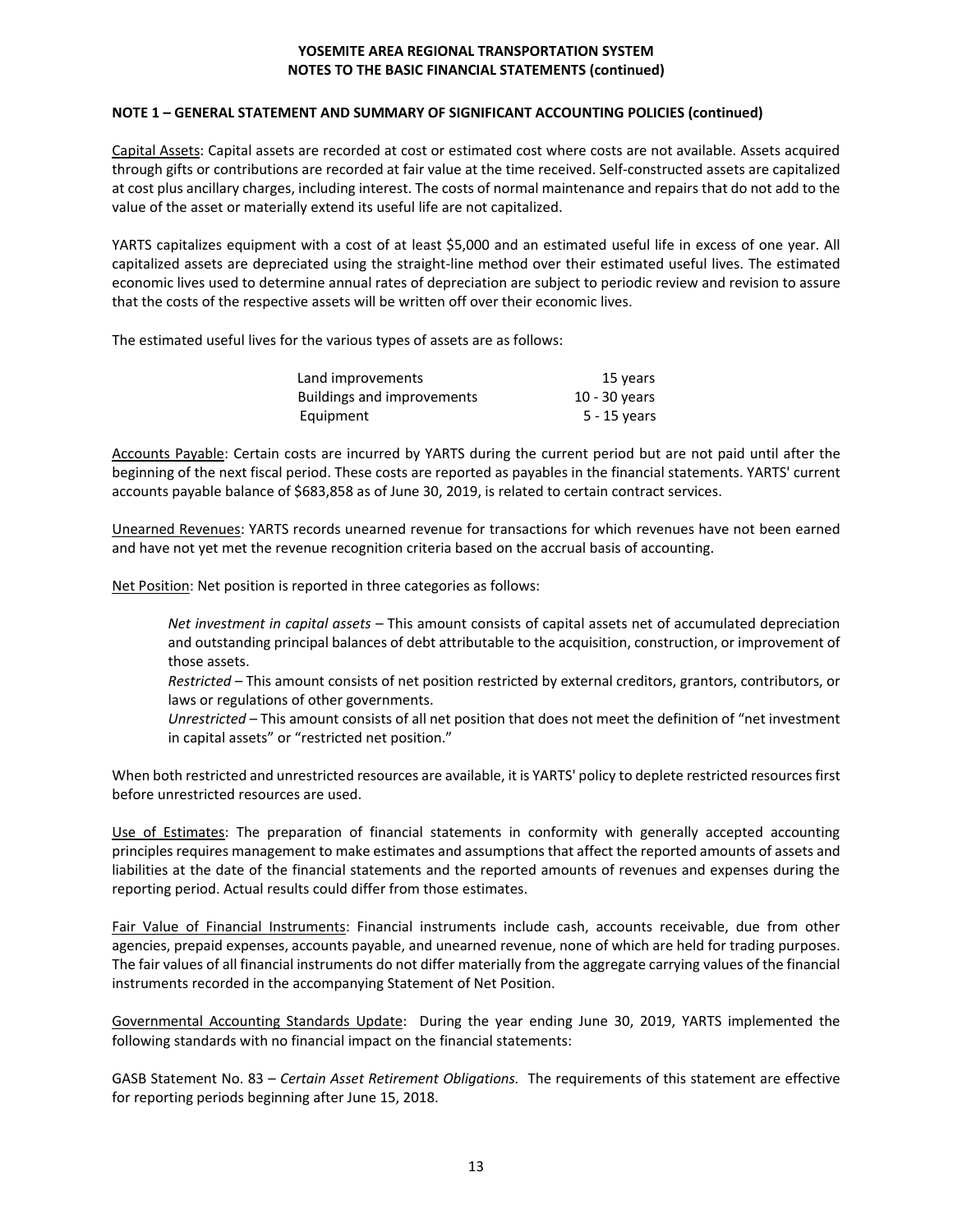#### **NOTE 1 – GENERAL STATEMENT AND SUMMARY OF SIGNIFICANT ACCOUNTING POLICIES (continued)**

#### Governmental Accounting Standards Update (continued):

GASB Statement No. 88 – *Certain Disclosures Related to Debt, including Direct Borrowings and Direct Placements.*  The requirements of this statement are effective for reporting periods beginning after June 15, 2018.

Released GASB Statements to be implemented in future financial statements are as follows:

GASB Statement No. 84 – *Fiduciary Activities.* The requirements of this statement are effective for reporting periods beginning after December 15, 2018.

GASB Statement No. 87 – *Leases.* The requirements of this statement are effective for reporting periods beginning after December 15, 2019.

GASB Statement No. 89 – *Accounting for Interest Cost Incurred before the End of a Construction Period.* The requirements of this statement are effective for reporting periods beginning after December 15, 2019.

GASB Statement No. 90 – *Majority Equity Interests- an amendment of GASB Statements No. 14 and No 61.* The requirements of this statement are effective for reporting periods beginning after December 15, 2018.

GASB Statement No. 91 – *Conduit Debt Obligations.* The requirements of this statement are effective for reporting periods beginning after December 15, 2020.

Subsequent Events: In compliance with accounting standards, management has evaluated events that have occurred after year-end to determine if these events are required to be disclosed in the financial statements. Management has determined that no events require disclosure in accordance with accounting standards. These subsequent events have been evaluated through February 14, 2020, which is the date the financial statements were available to be issued.

#### **NOTE 2 – CASH AND INVESTMENTS**

Cash and investments as of June 30, 2019 consisted of the following:

|                                                                 | Cost                 |  | <b>FMV</b>           |
|-----------------------------------------------------------------|----------------------|--|----------------------|
| Cash in Well Fargo Bank<br>Investment in Merced County Treasury | 1,178,458<br>913,222 |  | 1,178,458<br>920,321 |
| Total cash and investments                                      | 2,091,680            |  | 2,098,779            |

YARTS' cash is held in a financial banking institution. Cash balances in banks are insured up to \$250,000, per financial institution by the Federal Depository Insurance Corporation (FDIC). Custodial credit risk is that in the event of a bank failure, the deposits will not be returned. The uninsured balances in the financial institution are under a collateralized agreement with Wells Fargo Bank and subject to Title 5, Division 2, Part 1, Chapter 4, Article 2 (commencing with Section 53630) of the Government Code of the State of California (the "Local Agency Deposit Security Law").

YARTS is authorized to deposit cash and invest excess funds by the California Government Code Sections 53601 et. seq., 53635 et. seq., and 53648 et. seq. The County is restricted by *Government Code* Section 53635, pursuant to Section 53601, to invest in time deposits, U.S. government securities, state registered warrants, notes or bonds, State Treasurer's investment pool, bankers' acceptances, commercial paper, negotiable certificates of deposit, and repurchase or reverse repurchase agreements. The investment policy for the Merced County Treasury prohibits reverse repurchase securities and foreign investments.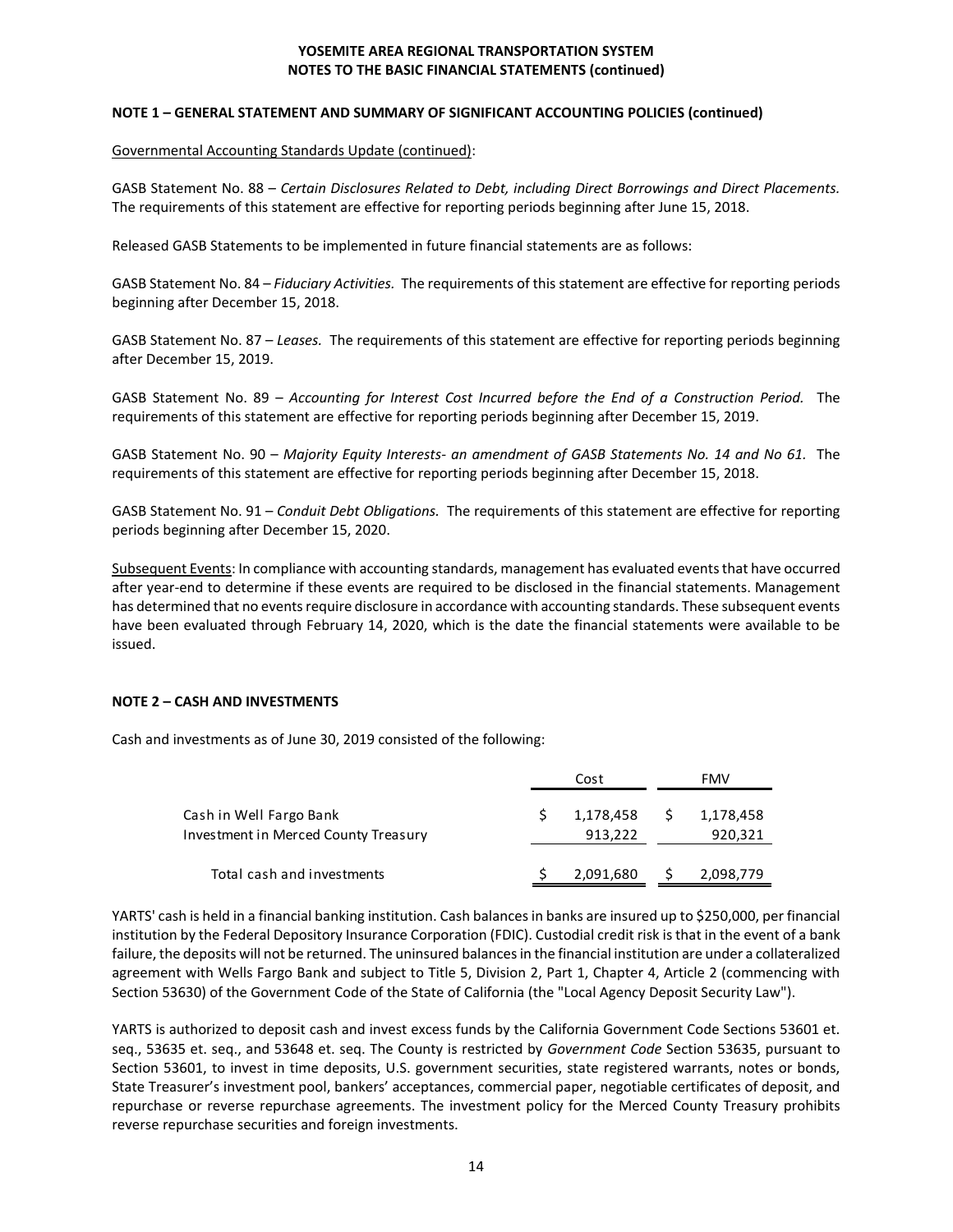#### **NOTE 2 – CASH AND INVESTMENTS (continued)**

Investments in investment pools are considered unclassified as to credit risk because they are not evidenced by securities that exist in physical or book entry form. Investments in investment pools and other pooled investments are excluded from the concentration of credit risk disclosure under GASB Statement No. 40.

Interest rate risk is the risk that changes in market interest rates will adversely affect the fair value of an investment. Generally, the longer the maturity of an investment, the greater the sensitivity of its fair value to changes in market interest rate. As of June 30, 2019, the weighted average maturity of the investments contained in the Merced County Treasury investment pool was approximately 487 months.

Custodial credit risk does not apply to a local government's indirect investment in securities through the use of mutual funds or government investment pools. The County of Merced issues a financial report that includes custodial risk disclosures for the Cash in County Treasury. The report may be obtained by writing the Merced County Treasurer, 2222 M Street, Merced, California 95340.

YARTS categorizes the fair value measurements of its investments based on the hierarchy established by generally accepted accounting principles. The fair value hierarchy, which has three levels, is based on the valuation inputs used to measure an asset's fair value: Level 1 inputs are quoted prices in active markets for identical assets; Level 2 inputs are significant other observable inputs; Level 3 inputs are significant unobservable inputs.

YARTS' only investments, which are allocated at fair value, are in the County of Merced Treasurer's Investment Pool. The County invests in numerous types of investments ranging all levels in the fair value hierarchy. Accordingly, it is not an investment type that can be categorized in any particular level in the fair value hierarchy.

#### **NOTE 3 – CAPITAL ASSETS**

Capital assets activity for the year ended June 30, 2019 was as follows:

|                                | July 1, 2018 |             | Additions |            | Dispositions |  | June 30, 2019 |
|--------------------------------|--------------|-------------|-----------|------------|--------------|--|---------------|
| Nondepreciable:                |              |             |           |            |              |  |               |
| Land                           | \$           | 595,178     | \$        |            | \$           |  | 595,178       |
| Total nondepreciable           |              | 595,178     |           |            |              |  | 595,178       |
| Depreciable:                   |              |             |           |            |              |  |               |
| Land improvements              |              | 325,438     |           |            |              |  | 325,438       |
| Buildings and equipment        |              | 8,574,915   |           |            |              |  | 8,574,915     |
| Total depreciable              |              | 8,900,353   |           |            |              |  | 8,900,353     |
| Less: accumulated depreciation |              | (3,618,859) |           | (541, 213) |              |  | (4, 160, 072) |
| Total depreciable, net         |              | 5,281,494   |           | (541, 213) |              |  | 4,740,281     |
| Net capital assets             | \$           | 5,876,672   |           | (541, 213) | \$           |  | 5,335,459     |

Buildings and equipment include the costs associated with planning and constructing the park and ride facility, buses, bus stops and staging areas.

The amount recorded for depreciation was \$541,213 for the year ended June 30, 2019.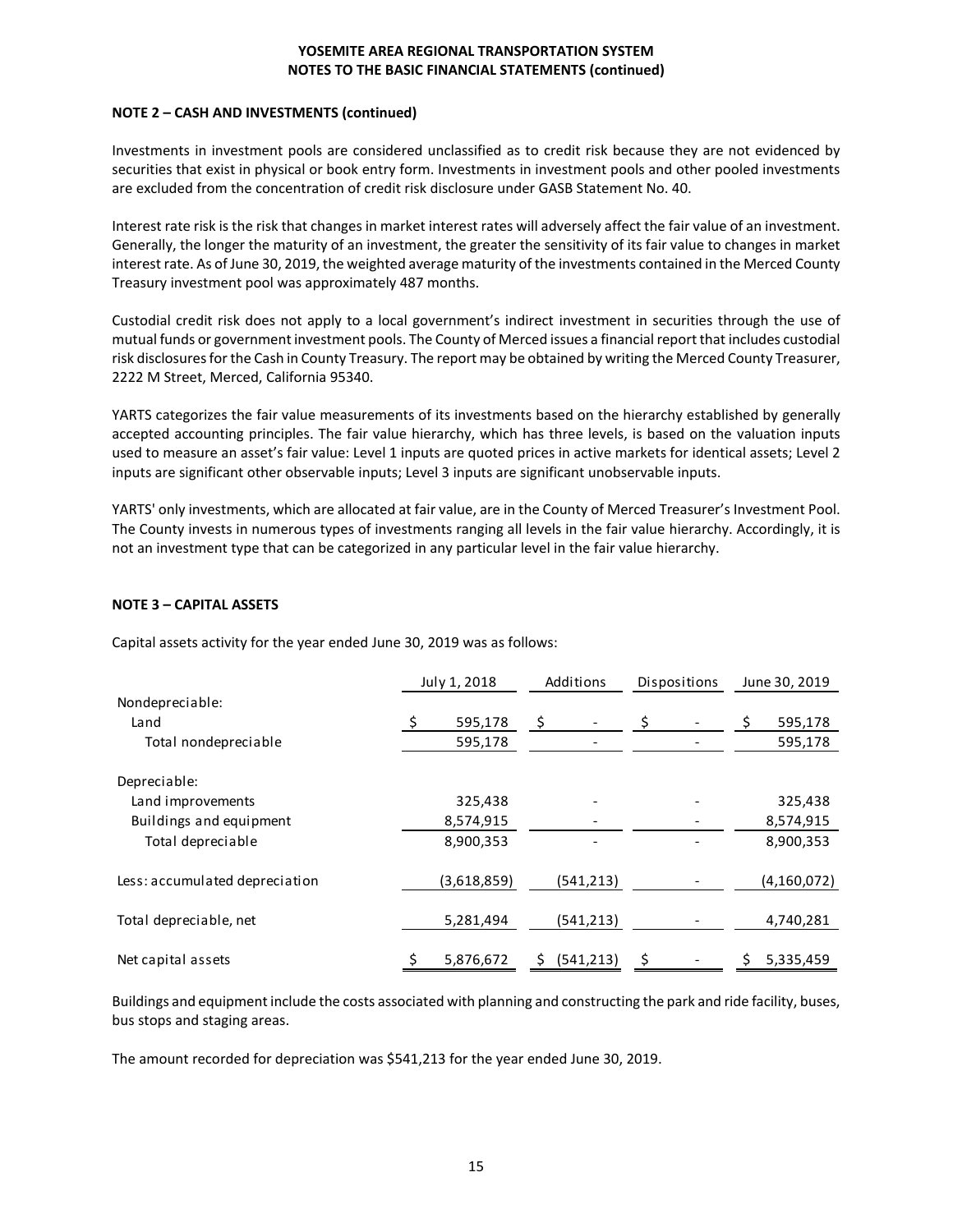### **NOTE 4 – CONTRACTUAL AGREEMENTS**

#### **National Park Service**

YARTS entered into a cooperative agreement with the National Park Service which detailed the National Park Service's commitment to, and funding obligations for, the operations of YARTS and the transit system to be planned, established, managed, and evaluated by YARTS and the National Park Service. The agreement stipulated the National Park Service would:

- 1. Provide monetary support to YARTS as an operational subsidy for the Demonstration Project;
- 2. Promote regional transit service;
- 3. Consider and incorporate the needs of YARTS in the National Park Service planning process, land use decisions, circulation changes, and operational changes within the boundaries of Yosemite National Park;
- 4. Assist YARTS by providing oversight and comments on the Request for Proposals processes; and
- 5. Assist in marketing of the regional transit service.

#### **Merced County Association of Governments**

YARTS has had an on-going administrative agreement with Merced County Association of Governments (MCAG), an affiliated organization, to provide administrative services, including transit service management and marketing, financial and grant administration and transportation planning services. The most current agreement consists of a one-year term effective July 1, 2014 and allows for automatic annual extensions through June 30, 2019. Payment of MCAG's services is based on a monthly cost reimbursement basis.

#### **Amtrak**

YARTS entered into an Amtrak Thruway agreement on June 1, 2007, which allows Amtrak passengers to purchase tickets to locations within Yosemite National Park not served by rail lines. From the Merced Amtrak Station, passengers transfer to a YARTS serviced shuttle van or luxury motor coach. When purchasing Amtrak tickets to Yosemite, the transportation and admission to the park are included. YARTS receives a monthly payment from Amtrak for these services. This agreement has been amended to terminate at June 30, 2020.

### **VIA Adventures**

On October 1, 2012, YARTS entered into an operating agreement with VIA Adventures, Inc. to provide transportation services and equipment for the period October 1, 2012 through October 31, 2017. The contract can extend with mutual written agreement. YARTS will receive no sublease rental revenues nor pay any contingent rentals for the transportation equipment. YARTS incurred \$2,482,047 in transportation and equipment services provided by VIA Adventures for the year ended June 30, 2019. This agreement has been amended to terminate on October 31, 2020.

### **Fresno Council of Governments (FCOG)**

On November 26, 2014, YARTS entered into a two-year contract to provide public transit service from Fresno to Yosemite National Park effective May 23, 2015 through June 30, 2018. The contract can be extended with mutual written agreement. YARTS' services are not provided to FCOG with an income generating purpose. All amounts billed to FCOG for services rendered are actual allocated costs incurred associated with providing the transit service from Fresno to Yosemite National Park. Revenues relating to this service are presented as charges for services and expenses are presented as operating expenses in the Statement of Revenues, Expenses, and Changes in Net Position. This agreement has been amended to terminate on July 30, 2022.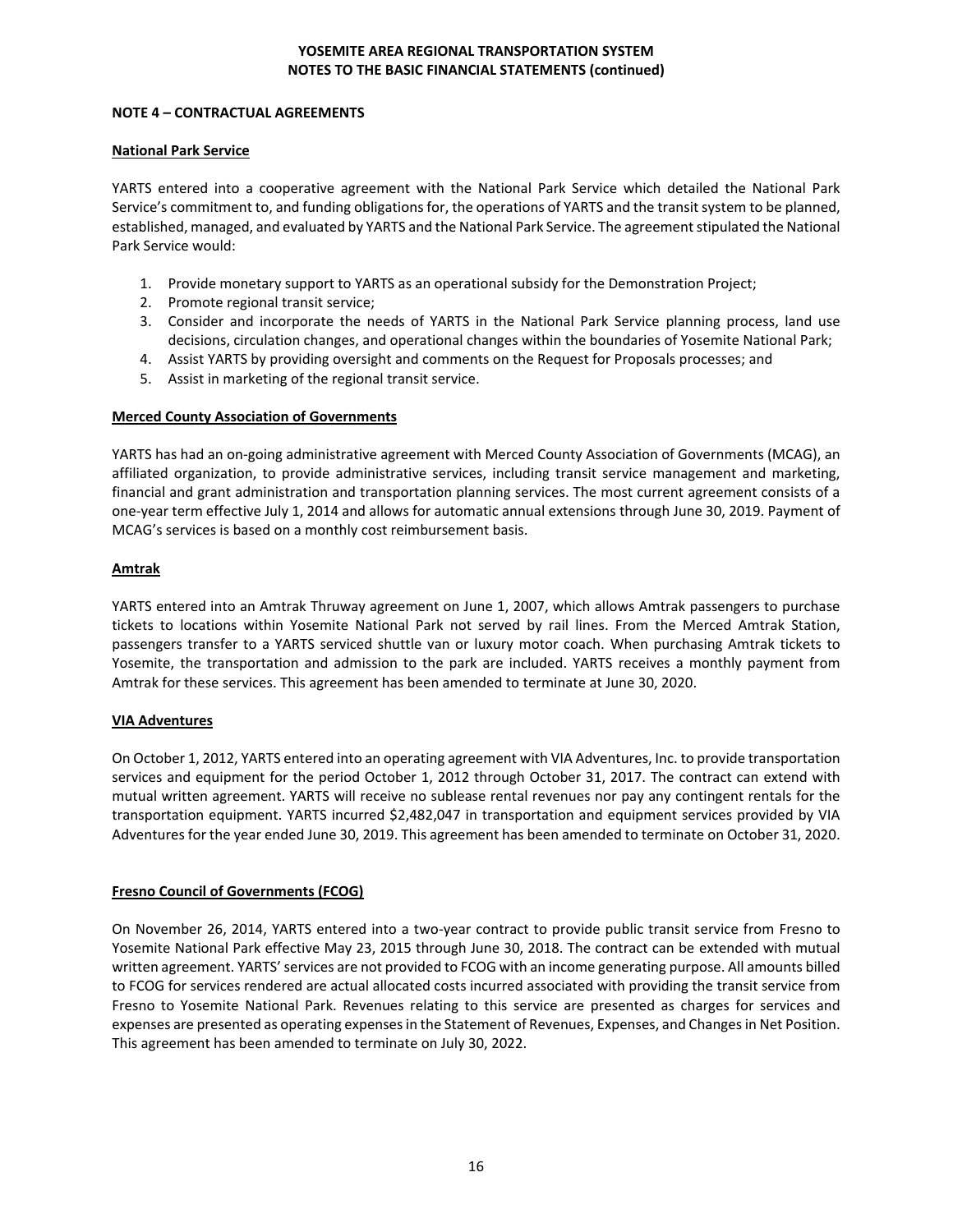#### **NOTE 5 – TRANSPORTATION DEVELOPMENT ACT REQUIREMENTS**

#### Section 6633

Pursuant to Section 6633.2 of the California Administrative Code, YARTS is required to meet a passenger fare revenue recovery ratio of 10% for rural fixed services. The ratio for the fiscal year ended June 30, 2019 was 15.7%.

YARTS' passenger fare recovery ratio for the rural services with fixed routes is as follows at June 30, 2019:

|                                             |      | <b>Fixed Routes</b>    |
|---------------------------------------------|------|------------------------|
|                                             |      | Rural                  |
| Passenger fare revenue                      |      | 470,489                |
| Adjusted revenues                           |      | 470,489                |
| Operating costs<br>Adjusted operating costs | - \$ | 3,003,461<br>3,003,461 |
| Revenue recovery ratio                      |      | 15.7%                  |

#### **NOTE 6 – COMMITMENTS AND CONTINGENCIES**

YARTS has received federal funds for specific purposes that are subject to review and audit by the grantor agencies. Although such audits could generate expenditure disallowances under terms of the grants, it is believed that any required reimbursement will not be material. The current economic climate may impact future funding levels from governmental sources. However, we are not aware of any current funding decreases that would be subject to disclosure.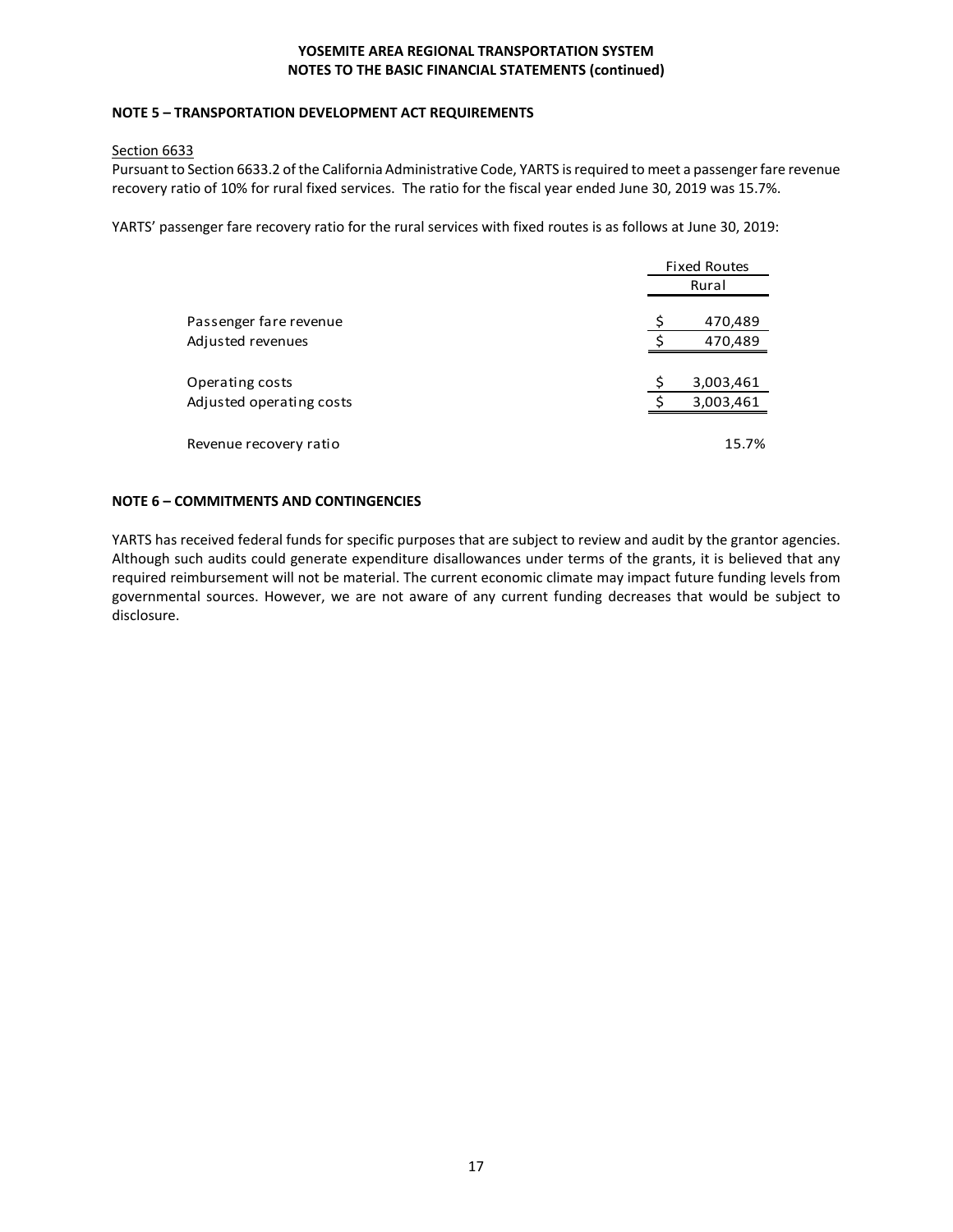

### **INDEPENDENT AUDITORS' REPORT ON INTERNAL CONTROL OVER FINANCIAL REPORTING AND ON COMPLIANCE AND OTHER MATTERS BASED ON AN AUDIT OF FINANCIAL STATEMENTS PERFORMED IN ACCORDANCE WITH**  *GOVERNMENT AUDITING STANDARDS* **AND THE TRANSPORTATION DEVELOPMENT ACT**

To the Board of Commissioners of Yosemite Area Regional Transportation System Merced, CA

We have audited, in accordance with the auditing standards generally accepted in the United States of America and the standards applicable to financial audits contained in *Government Auditing Standards* issued by the Comptroller General of the United States, the financial statements of the business-type activities of the Yosemite Area Regional Transportation System (YARTS), as of and for the year ended June 30, 2019, and the related notes to the financial statements, which collectively comprise the YARTS' financial statements, and have issued our report thereon dated February 14, 2020.

#### **Internal Control over Financial Reporting**

In planning and performing our audit of the financial statements, we considered the YARTS' internal control over financial reporting (internal control) to determine the audit procedures that are appropriate in the circumstances for the purpose of expressing our opinion on the financial statements, but not for the purpose of expressing an opinion on the effectiveness of the YARTS' internal control. Accordingly, we do not express an opinion on the effectiveness of the YARTS' internal control.

A *deficiency in internal control* exists when the design or operation of a control does not allow management or employees, in the normal course of performing their assigned functions, to prevent, or detect and correct, misstatements on a timely basis. A *material weakness* is a deficiency, or a combination of deficiencies, in internal control, such that there is a reasonable possibility that a material misstatement of the entity's financial statements will not be prevented, or detected and corrected on a timely basis. A *significant deficiency* is a deficiency, or a combination of deficiencies, in internal control that is less severe than a material weakness, yet important enough to merit attention by those charged with governance.

Our consideration of internal control was for the limited purpose described in the first paragraph of this section and was not designed to identify all deficiencies in internal control that might be material weaknesses or, significant deficiencies. Given these limitations, during our audit we did not identify any deficiencies in internal control that we consider to be material weaknesses. However, material weaknesses may exist that have not been identified.

#### **Compliance and Other Matters**

As part of obtaining reasonable assurance about whether the YARTS' financial statements are free from material misstatement, we performed tests of its compliance with certain provisions of laws, regulations, contracts, and grant agreements, including the applicable statutes, rules and regulations of the Transportation Development Act, including Public Utilities Code Section 99245 as enacted and amended by statute through June 30, 2019noncompliance with which could have a direct and material effect on the determination of financial statement amounts. However, providing an opinion on compliance with those provisions was not an objective of our audit, and accordingly, we do not express such an opinion. The results of our tests disclosed no instances of noncompliance or other matters that are required to be reported under *Government Auditing Standards* or the Transportation Development Act.

> **7473 N. INGRAM AVE., SUITE 102** ⬧ **FRESNO, CA 93711 \_\_\_\_\_\_\_\_\_\_\_\_\_\_\_\_\_\_\_\_\_\_\_\_\_\_\_\_\_\_\_\_\_\_\_\_\_\_\_\_\_\_\_\_\_\_\_\_\_\_\_\_\_\_\_\_\_\_\_\_\_\_\_\_\_\_\_\_\_\_\_\_\_\_\_\_\_\_\_\_\_\_\_\_\_\_\_\_\_\_\_\_**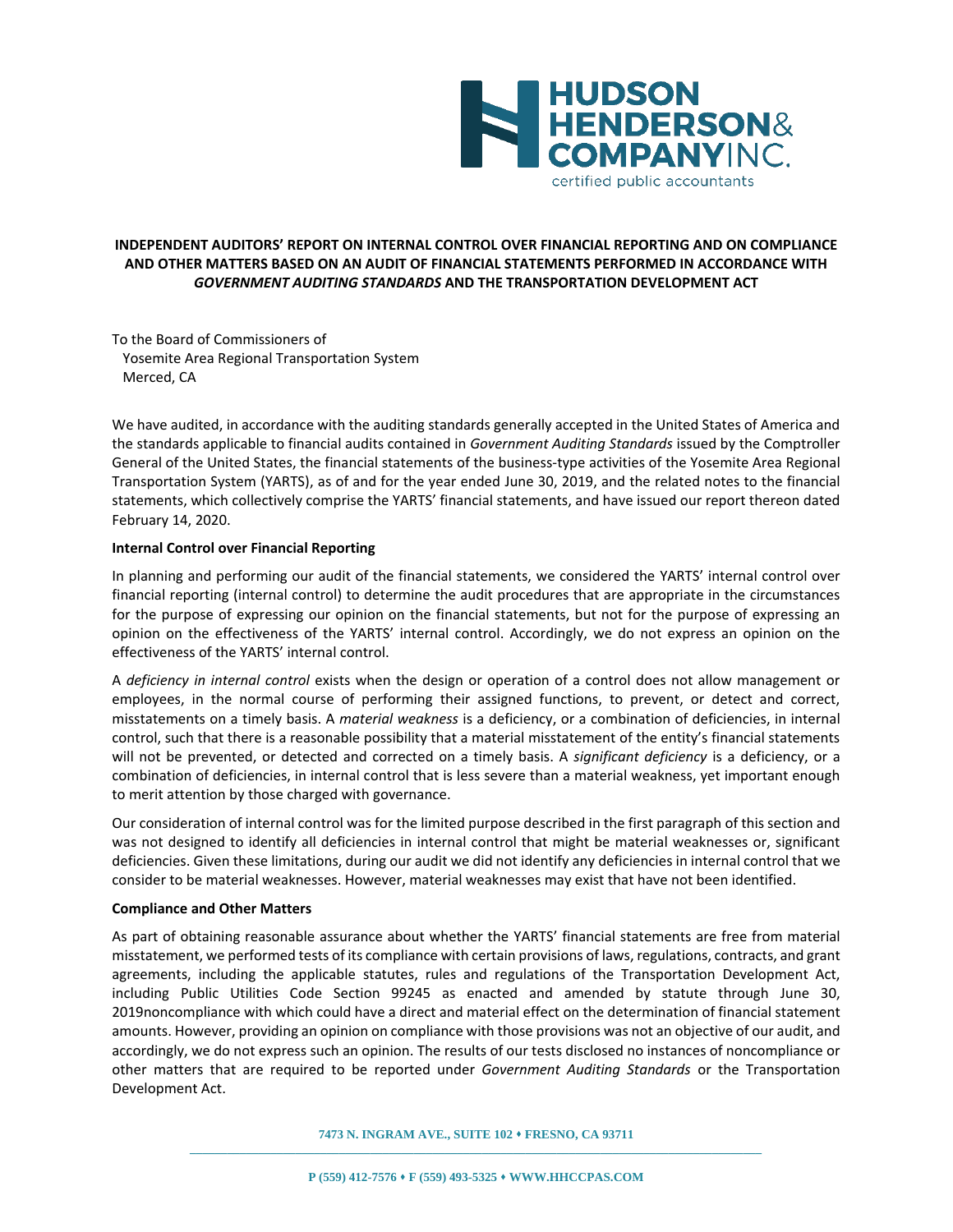#### **Purpose of this Report**

The purpose of this report is solely to describe the scope of our testing of internal control and compliance and the results of that testing, and not to provide an opinion on the effectiveness of the YARTS' internal control or on compliance. This report is an integral part of an audit performed in accordance with *Government Auditing Standards* and the Transportation Development Act in considering the YARTS' internal control and compliance. Accordingly, this communication is not suitable for any other purpose.

HUDSON HENDERSON & COMPANY, INC.

Hudson Handerson & Company, Inc.

Fresno, California February 14, 2020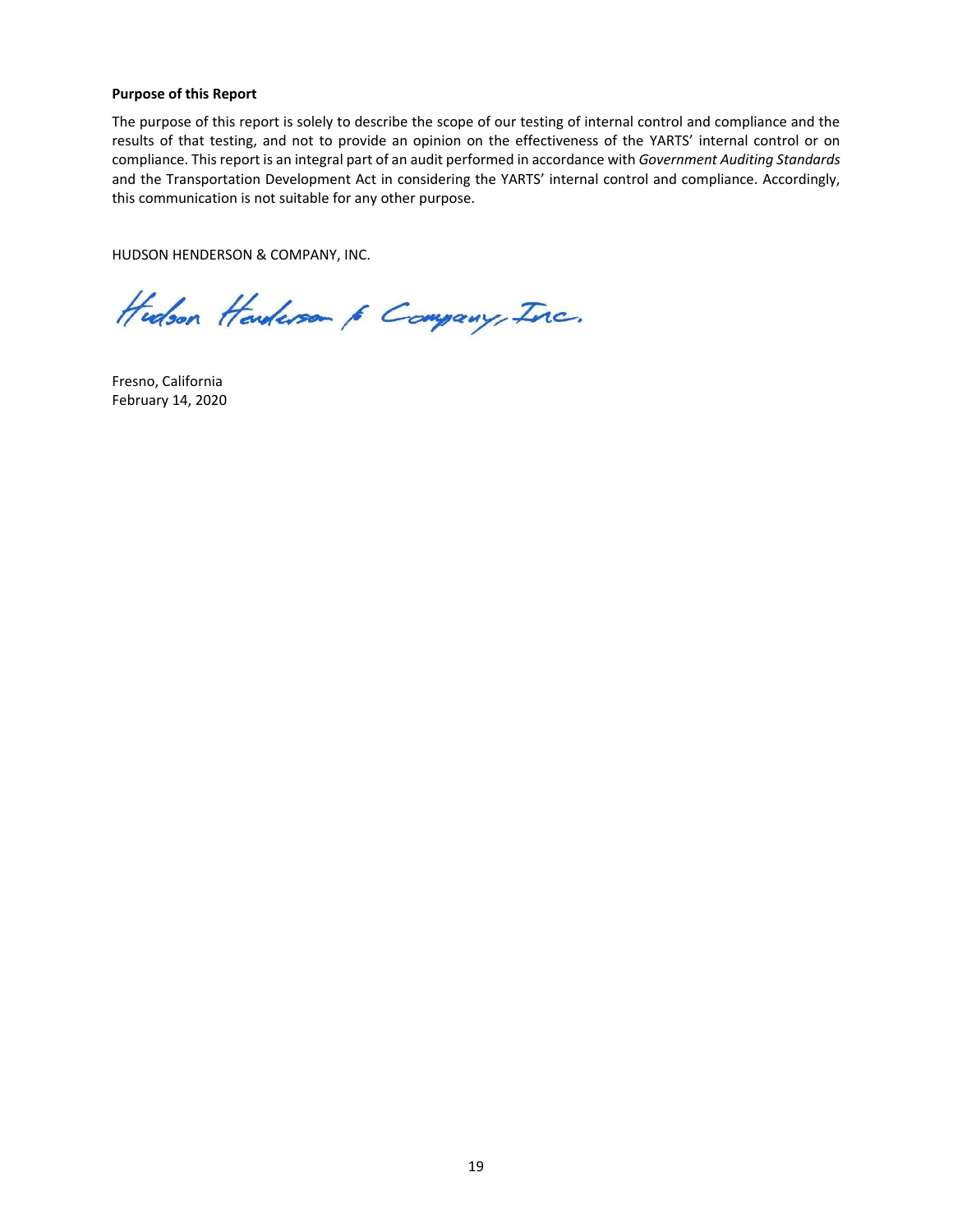

### **INDEPENDENT AUDITORS' REPORT ON COMPLIANCE FOR EACH MAJOR PROGRAM AND ON INTERNAL CONTROL OVER COMPLIANCE REQUIRED BY THE UNIFORM GUIDANCE**

To the Board of Commissioners of Yosemite Area Regional Transportation System Merced, California

#### **Report on Compliance for Each Major Federal Program**

We have audited the Yosemite Area Regional Transportation System's (YARTS) compliance with the types of compliance requirements described in the *OMB Compliance Supplement* that could have a direct and material effect on each of YARTS' major federal programs for the year ended June 30, 2019. YARTS' major federal programs are identified in the summary of auditor's results section of the accompanying schedule of findings and questioned costs.

#### **Management's Responsibility**

Management is responsible for compliance with federal statutes, regulations, and the terms and conditions of its federal awards applicable to its federal programs.

#### **Auditors' Responsibility**

Our responsibility is to express an opinion on compliance for each of YARTS' major federal programs based on our audit of the types of compliance requirements referred to above. We conducted our audit of compliance in accordance with auditing standards generally accepted in the United States of America; the standards applicable to financial audits contained in *Government Auditing Standards*, issued by the Comptroller General of the United States; and the audit requirements of Title 2 U.S. *Code of Federal Regulations* Part 200, *Uniform Administrative Requirements, Cost Principles, and Audit Requirements for Federal Awards*(Uniform Guidance). Those standards and the Uniform Guidance require that we plan and perform the audit to obtain reasonable assurance about whether noncompliance with the types of compliance requirements referred to above that could have a direct and material effect on a major federal program occurred. An audit includes examining, on a test basis, evidence about the YARTS' compliance with those requirements and performing such other procedures as we considered necessary in the circumstances.

We believe that our audit provides a reasonable basis for our opinion on compliance for each major federal program. However, our audit does not provide a legal determination of YARTS' compliance.

#### **Opinion on Each Major Federal Program**

In our opinion the YARTS complied, in all material respects, with the types of compliance requirements referred to above that could have a direct and material effect on each of its major federal programs for the year ended June 30, 2019.

> **7473 N. INGRAM AVE., SUITE 102** ⬧ **FRESNO, CA 93711 \_\_\_\_\_\_\_\_\_\_\_\_\_\_\_\_\_\_\_\_\_\_\_\_\_\_\_\_\_\_\_\_\_\_\_\_\_\_\_\_\_\_\_\_\_\_\_\_\_\_\_\_\_\_\_\_\_\_\_\_\_\_\_\_\_\_\_\_\_\_\_\_\_\_\_\_\_\_\_\_\_\_\_\_\_\_\_\_\_\_\_\_**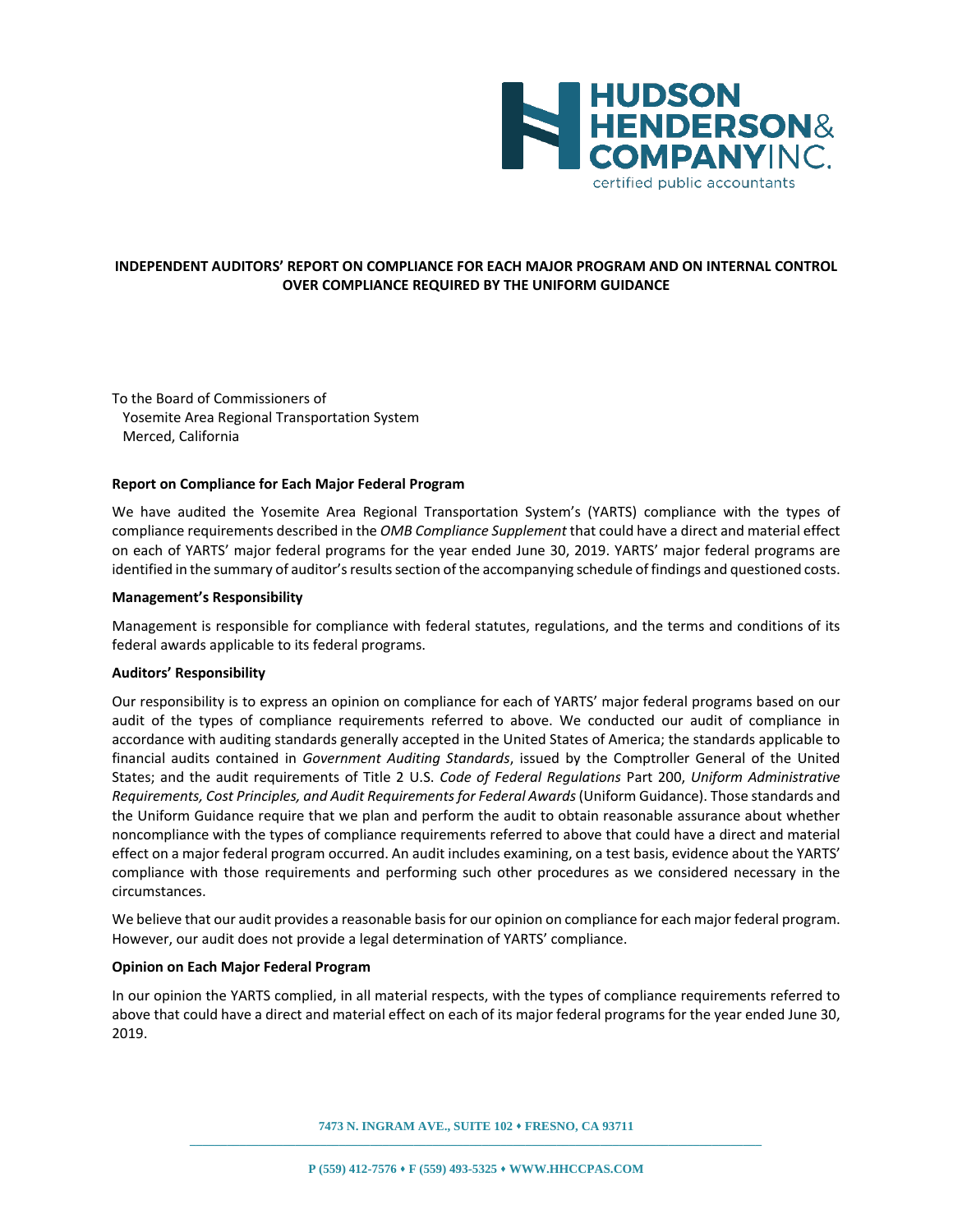#### **Report on Internal Control over Compliance**

Management of YARTS is responsible for establishing and maintaining effective internal control over compliance with the types of compliance requirements referred to above. In planning and performing our audit of compliance, we considered YARTS' internal control over compliance with the types of requirements that could have a direct and material effect on each major federal program to determine the auditing procedures that are appropriate in the circumstances for the purpose of expressing an opinion on compliance for each major federal program and to test and report on internal control over compliance in accordance with the Uniform Guidance, but not for the purpose of expressing an opinion on the effectiveness of internal control over compliance. Accordingly, we do not express an opinion on the effectiveness of YARTS' internal control over compliance.

A *deficiency in internal control over compliance* exists when the design or operation of a control over compliance does not allow management or employees, in the normal course of performing their assigned functions, to prevent, or detect and correct, noncompliance with a type of compliance requirement of a federal program on a timely basis. A *material weakness in internal control over compliance* is a deficiency, or a combination of deficiencies, in internal control over compliance, such that there is a reasonable possibility that material noncompliance with a type of compliance requirement of a federal program will not be prevented, or detected and corrected, on a timely basis. A *significant deficiency in internal control over compliance* is a deficiency, or a combination of deficiencies, in internal control over compliance with a type of compliance requirement of a federal program that is less severe than a material weakness in internal control over compliance, yet important enough to merit attention by those charged with governance.

Our consideration of internal control over compliance was for the limited purpose described in the first paragraph of this section and was not designed to identify all deficiencies in internal control over compliance that might be material weaknesses or significant deficiencies. We did not identify any deficiencies in internal control over compliance that we consider to be material weaknesses. However, material weaknesses may exist that have not been identified.

#### **Purpose of Report**

The purpose of this report on internal control over compliance is solely to describe the scope of our testing of internal control over compliance and the results of that testing based on the requirements of the Uniform Guidance. Accordingly, this report is not suitable for any other purpose.

HUDSON HENDERSON & COMPANY, INC.

Hudson Handerson 6 Company, Inc.

Fresno, California February 14, 2020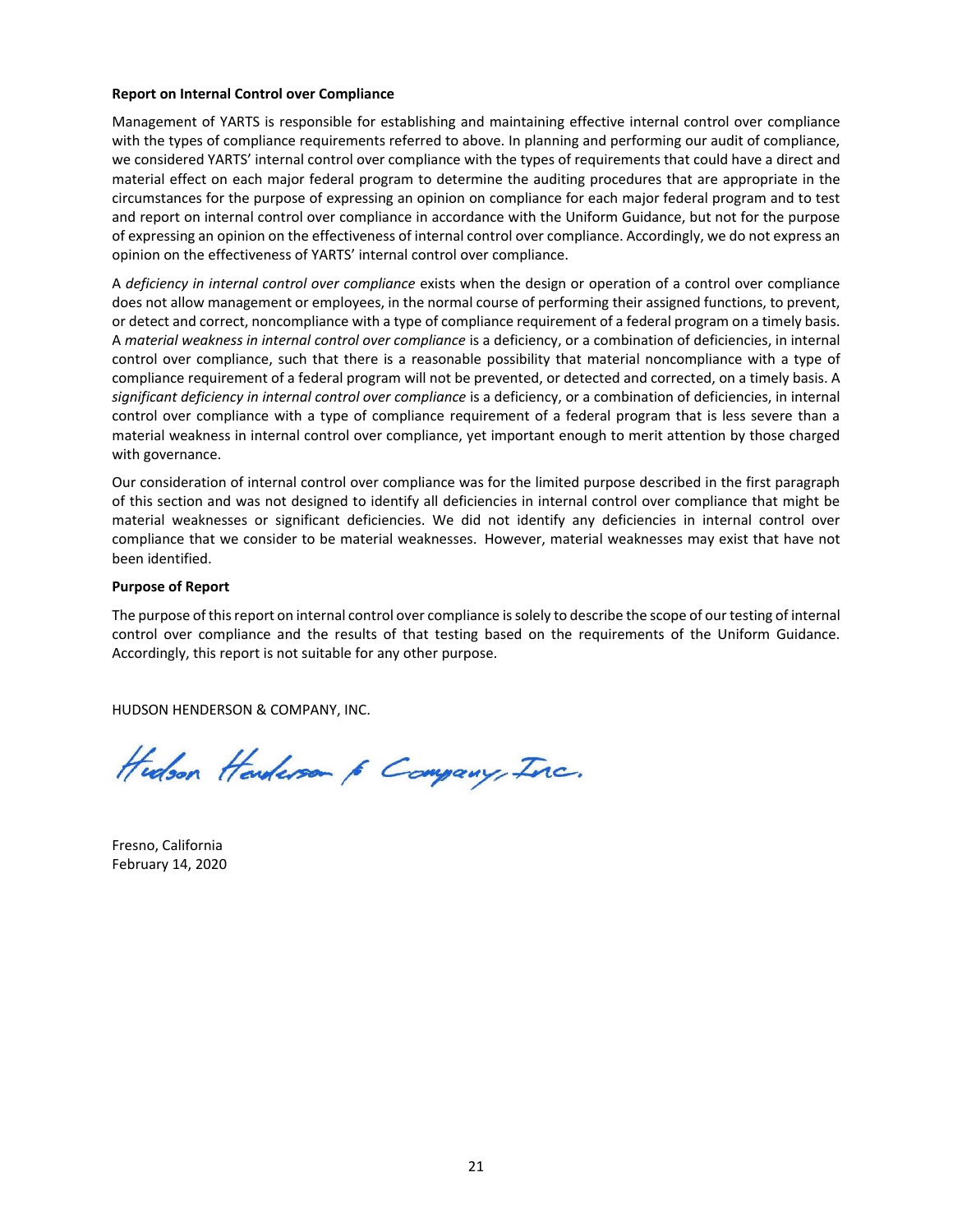## **YOSEMITE AREA REGIONAL TRANSPORTATION SYSTEM SCHEDULE OF EXPENDITURES OF FEDERAL AWARDS FOR THE YEAR ENDED JUNE 30, 2019**

| Federal Grantor/Pass-through Grantor/Programs Title     | Federal<br><b>CFDA</b><br>Number | Contract or<br>Program<br>Number | Pass-Through<br>to<br>Sub-Recipients |  |    | Federal<br>Expenditures |
|---------------------------------------------------------|----------------------------------|----------------------------------|--------------------------------------|--|----|-------------------------|
| <b>U.S. Department of Transportation</b>                |                                  |                                  |                                      |  |    |                         |
| Passed through California Department of Transportation: |                                  |                                  |                                      |  |    |                         |
| Highway Planning and Construction Cluster:              |                                  |                                  |                                      |  |    |                         |
| Congestion Mitigation Air Quality                       | 20.205                           | CML 6305(012)                    | \$                                   |  | Ś. | 7,189                   |
| Congestion Mitigation Air Quality                       | 20.205                           | CML 6305(013)                    |                                      |  |    | 12,148                  |
| Congestion Mitigation Air Quality                       | 20.205                           | CML 6305(014)                    |                                      |  |    | 85,000                  |
| <b>Total Congestion Mitigation Air Quality</b>          |                                  |                                  |                                      |  |    | 104,337                 |
| Federal Land Access Program                             | 20.224                           | 6982AF1840101                    |                                      |  |    | 55,000                  |
| Total Highway Planning and Contruction Cluster          |                                  |                                  |                                      |  |    | 159,337                 |
| Formula Grants for Other Than Urbanized Areas           | 20.509                           | 64CO18-00592                     |                                      |  |    | 9,315                   |
| Formula Grants for Other Than Urbanized Areas           | 20.509                           | 64CO19-00907                     |                                      |  |    | 283,186                 |
| 5311 F Planning                                         | 20.509                           | 64CP17-00474                     |                                      |  |    | 67,145                  |
| Total U.S. Department of Transportation                 |                                  |                                  |                                      |  |    | 518,983                 |
| <b>U.S Department of Interior</b>                       |                                  |                                  |                                      |  |    |                         |
| Direct Program:                                         |                                  |                                  |                                      |  |    |                         |
| Natural Resources Stewardship                           | 15.944                           | CO-OP#PA15AC01314                |                                      |  |    | 244,375                 |
| Natural Resources Stewardship                           | 15.944                           | CO-OP#PA15AC01314                |                                      |  |    | 1,048,625               |
| <b>Total U.S. Department of Interior</b>                |                                  |                                  |                                      |  |    | 1,293,000               |
| TOTAL EXPENDITURES OF FEDERAL AWARDS                    |                                  |                                  | \$                                   |  |    | \$1,811,983             |

The accompanying notes are an integral part of the Schedule of Expenditures of Federal Awards.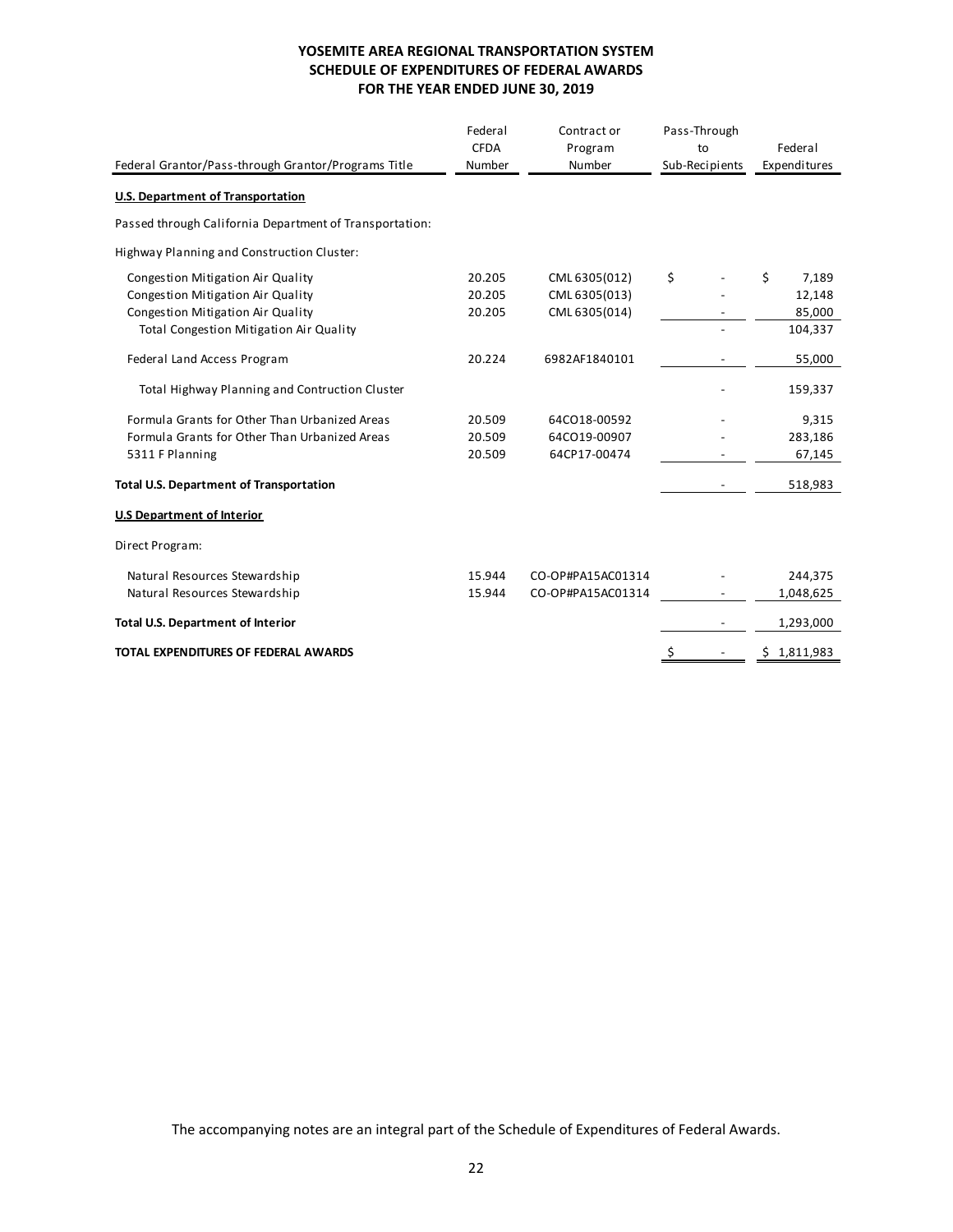### **YOSEMITE AREA REGIONAL TRANSPORTATION SYSTEM NOTES TO THE SCHEDULE OF EXPENDITURES OF FEDERAL AWARDS FOR THE YEAR ENDED JUNE 30, 2019**

#### **NOTE 1 – GENERAL**

The accompanying Schedule of Expenditures of Federal Awards presents all the activity of all the federal award programs of the Yosemite Area Regional Transportation System (YARTS) for the year ended June 30, 2019. The YARTS reporting entity is defined in Note 1 to the YARTS' financial statements. Federal awards received directly from federal agencies as well as federal awards passed through other government agencies are included on the schedule.

### **NOTE 2 – BASIS OF ACCOUNTING & PRESENTATION**

Consistent with YARTS' method of filing federal financial reports, the accompanying Schedule of Expenditures of Federal Awards is prepared using the accrual basis method of accounting. The information in this schedule is presented in accordance with the requirements of Title 2 U.S., *Code of Federal Regulations Part 200, Uniform Administrative Requirements, Cost Principles, and Audit Requirements for Federal Awards* (Uniform Guidance). Therefore, some of the amounts presented in this schedule may differ from amounts presented in, or used in the preparation of the basic financial statements. The amounts reported in the accompanying Schedule of Expenditures of Federal Awards agree, in all material respects, to amounts reported within YARTS' financial statements.

### **NOTE 3 – RELATIONSHIP TO FEDERAL FINANCIAL REPORTS**

Amounts reported in the accompanying schedule agree with the amounts reported in the related periodic federal financial reports.

#### **NOTE 4 – CATALOG OF FEDERAL DOMESTIC ASSISTANCE (CFDA)**

The CFDA numbers included in the accompanying Schedule of Expenditures of Federal Awards were determined based on the program name, review of the grant or contract information and the Office of Management and Budget's Catalog of Federal Domestic Assistance.

#### **NOTE 5 – PASS-THROUGH ENTITY IDENTIFYING NUMBERS**

When Federal awards were received from a pass-through entity, the Schedule of Expenditures of Federal Awards show, if available, the identifying number assigned by the pass-through entity. When no identifying number is shown, YARTS has either determined that no identifying number is assigned for the program or YARTS was unable to obtain an identifying number from the pass-through entity.

#### **NOTE 6 – INDIRECT COST RATE LIMITATION**

YARTS does not use the 10 percent de minimis indirect cost rate.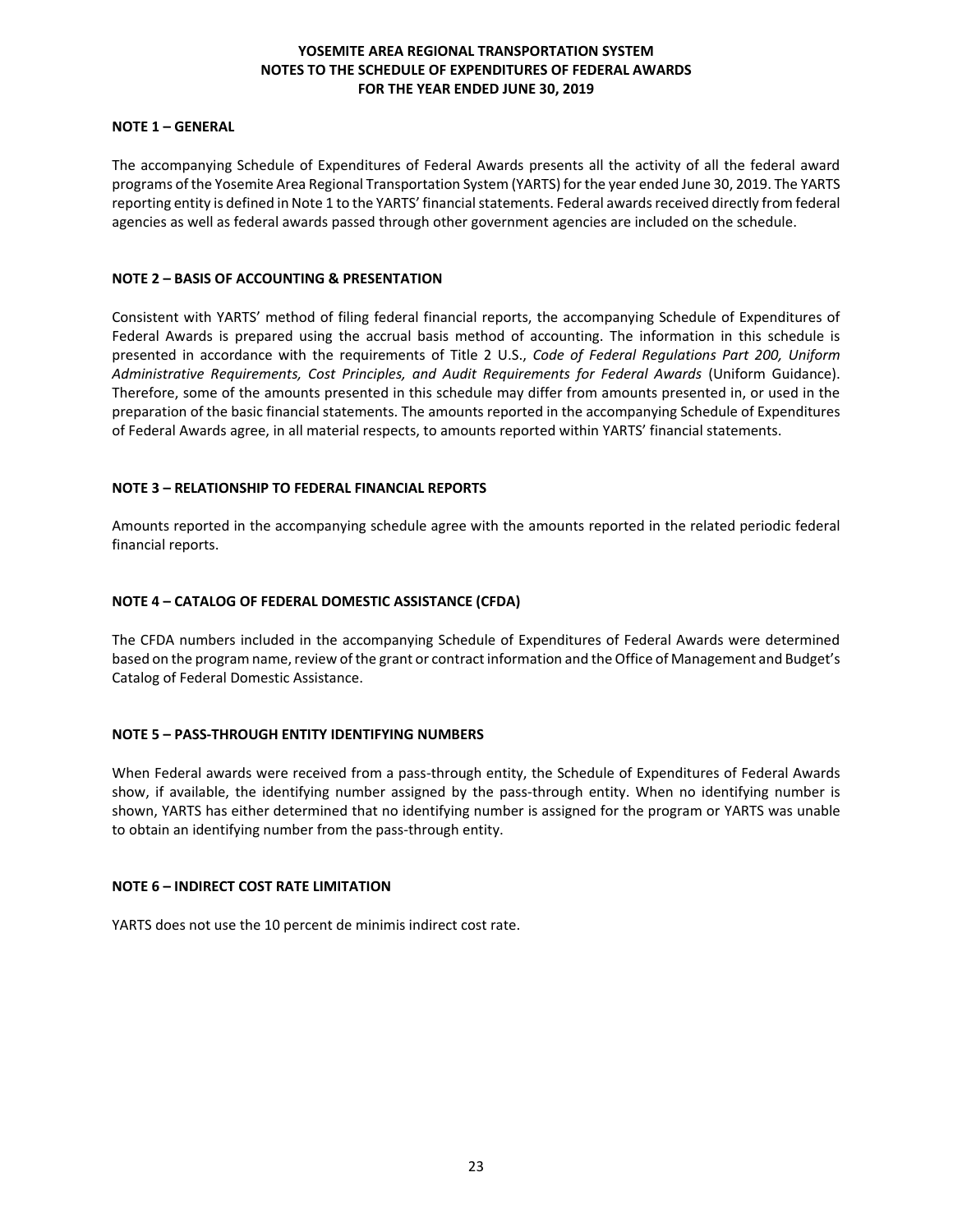## **YOSEMITE AREA REGIONAL TRANSPORTATION SYSTEM SCHEDULE OF FINDINGS AND QUESTIONED COSTS FOR THE YEAR ENDED JUNE 30, 2019**

## **SUMMARY OF AUDITORS' RESULTS**

## **Financial Statements**

| Type of auditors' report issued:                                                                               | Unmodified                         |     |    |               |
|----------------------------------------------------------------------------------------------------------------|------------------------------------|-----|----|---------------|
| Internal control over financial reporting:                                                                     |                                    |     |    |               |
| Material weakness identified?                                                                                  |                                    | Yes | X. | No            |
| Significant deficiency(ies) that are not<br>considered to be material weaknesses?                              |                                    | Yes | X. | None reported |
| Noncompliance material to financial<br>statements noted?                                                       |                                    | Yes | X. | No            |
| <b>Federal Awards</b>                                                                                          |                                    |     |    |               |
| Internal control over major programs:                                                                          |                                    |     |    |               |
| Material weakness identified?                                                                                  |                                    | Yes | x  | No            |
| Significant deficiencies identified that are not<br>considered to be material weaknesses?                      |                                    | Yes | X  | None reported |
| Noncompliance material to federal awards?                                                                      |                                    | Yes | X. | No            |
| Type of auditor's report issued on compliance<br>for major federal programs:                                   | Unmodified                         |     |    |               |
| Any audit findings disclosed that are required<br>to be reported in accordance with 2CFR section<br>200.516(a) |                                    | Yes | х  | No            |
| <b>Identification of Major Programs</b>                                                                        |                                    |     |    |               |
| <b>CFDA Number</b>                                                                                             | Name of Federal Program or Cluster |     |    |               |
| 15.944                                                                                                         | Natural Resources Stewardship      |     |    |               |
| Dollar threshold used to distinguish between<br>Type A and Type B programs:                                    | \$750,000                          |     |    |               |
| Auditee qualified as a low risk auditee?                                                                       | X                                  | Yes |    | No            |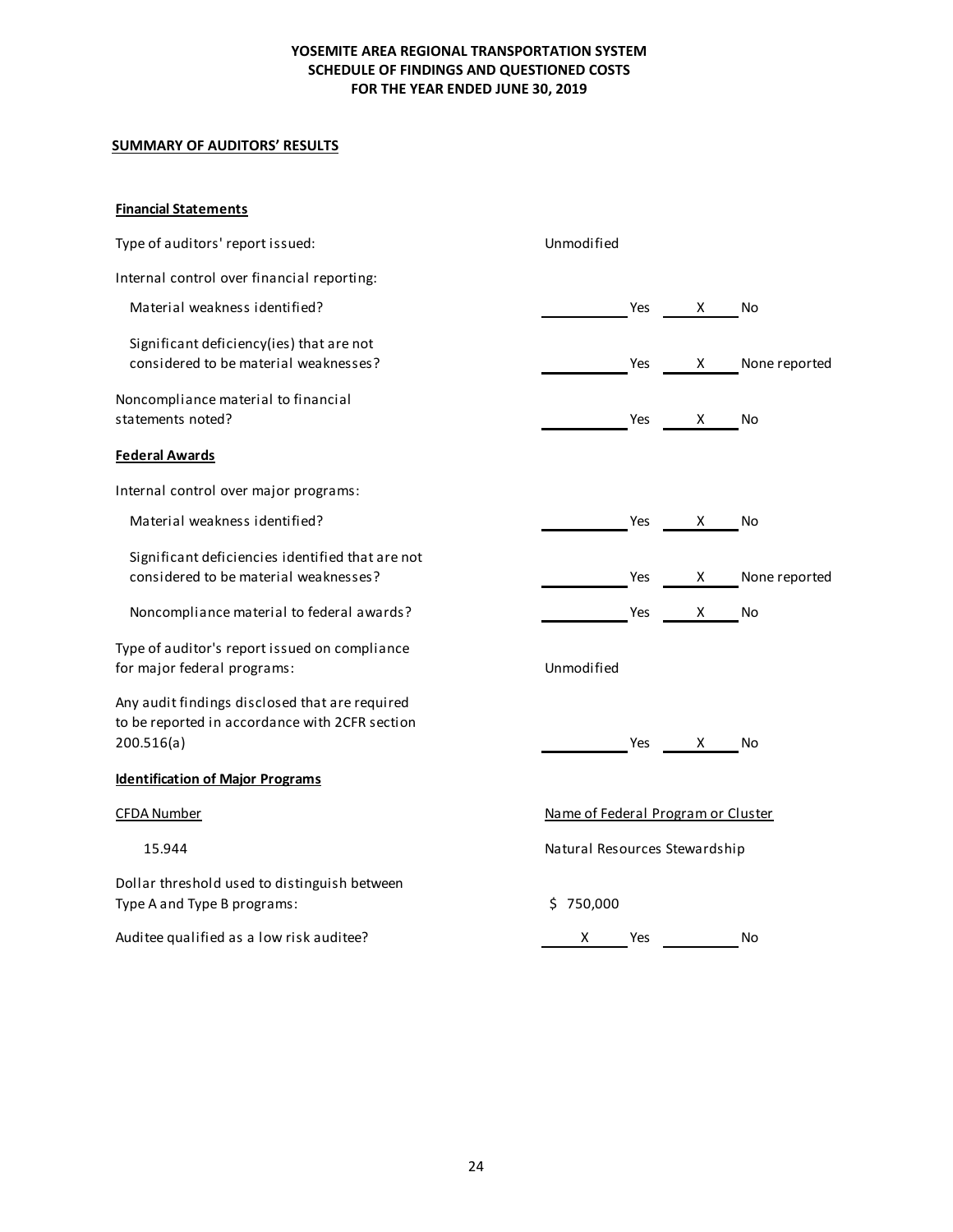## **YOSEMITE AREA REGIONAL TRANSPORTATION SYSTEM SCHEDULE OF FINDINGS AND QUESTIONED COSTS (continued) FOR THE YEAR ENDED JUNE 30, 2019**

### **FINANCIAL STATEMENT FINDINGS**

There are no financial statement findings to be reported in accordance with *Government Auditing Standards.*

## **FEDERAL AWARD FINDINGS AND QUESTIONED COSTS**

There are no federal award findings to be reported in accordance with the Uniform Guidance.